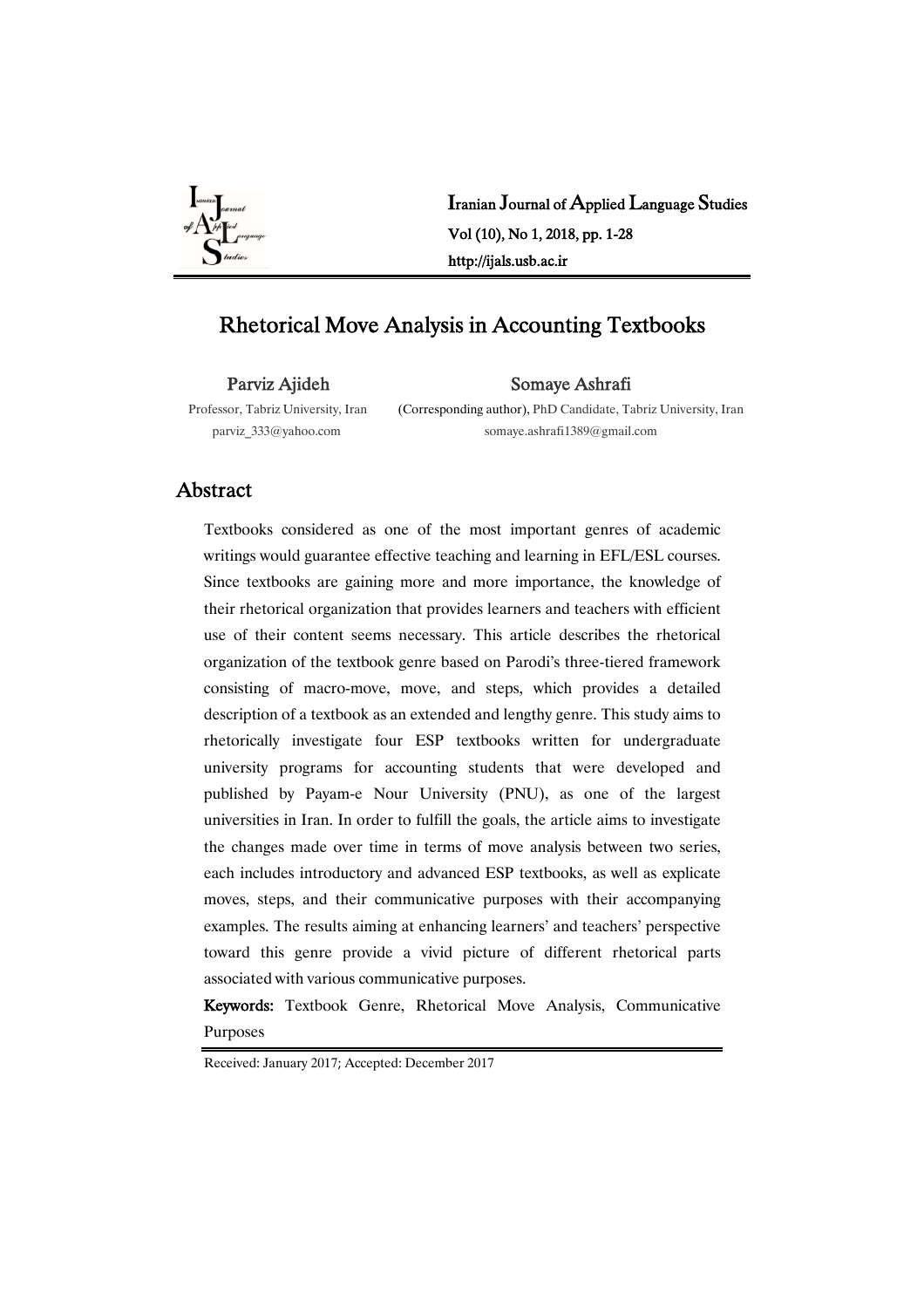# 1.Introduction

Textbooks play a major role in constructing specialized knowledge in a variety of disciplines. Understanding the importance of textbook as a genre with its constituting rhetorical parts helps teachers and learners accomplish the course goals and objectives. It seems that drawing on the generic knowledge of different parts of the textbooks with their relevant communicative purposes enable learners to process the material easily and make the best use of content included in the textbooks. Gaining this knowledge that should be given due consideration can resolve the complexities of reader-writer relationships in textbooks and respond to learners' structural and rhetorical problems encountered in their reading throughout the textbooks.

Essentially, the increasing growth of ESP in Iranian academic setting has a determining role in the rapid expansion of specialized textbooks used in Iranian universities. Additionally, the investigation of the rhetorical organization of textbook genre received little attention, whereas in the research articles as one of the most commonly used genres the issue of the rhetorical organization has considerably been explored (Samraj, 2005; Pho, 2008; Yaghoubi-Notash, 2012; Zand-Vakili & Kashani, 2012). Familiarity with the structure of ESP textbooks published by PNU does seem necessary since PNU can be considered as one of the largest universities in Iran with more than 500 branches nationwide. In recent years, some informative studies have been undertaken about SAMT (the Iranian organization for researching and composing university textbooks in the humanities) ESP textbooks, which is mainly done through evaluation checklists (Tajeddin, 2005; Razmjoo & Raissi, 2010; Mostafaie & Ershadi, 2015), yet considering the fact that PNU is one of the most important sources of ESP profession in Iranian academic setting, the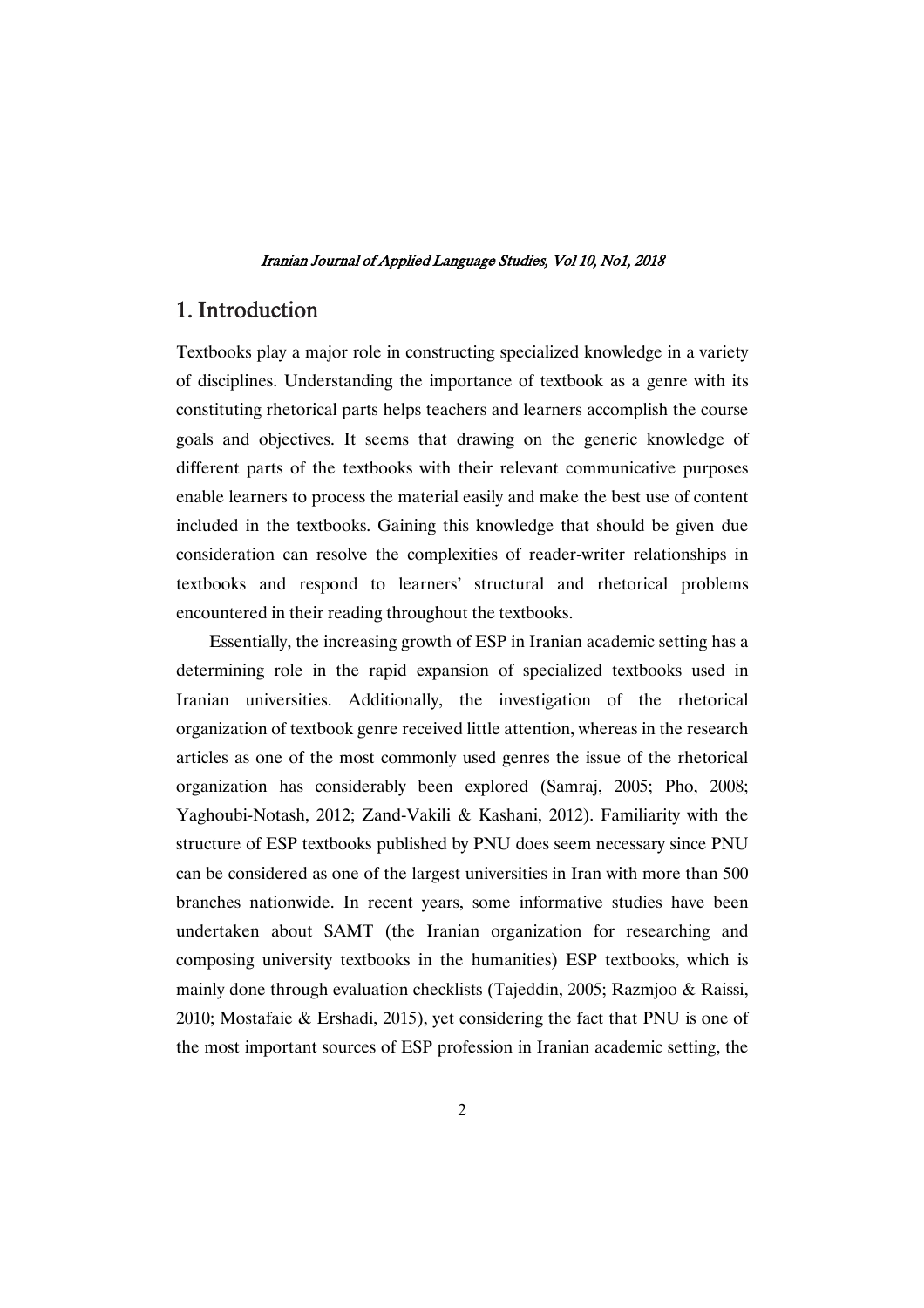studies about PNU ESP textbooks from different perspectives are really needed, especially in terms of rhetorical and structural move analysis.

In an attempt to fill the gaps mentioned earlier, the purpose of this research is to investigate the changes made over time in terms of move analysis in two series of ESP textbooks taught at different periods. Based on Parodi's (2010) model the communicative purposes of each of the moves and steps are specifically described, and examples from each textbook are provided. To do so, firstly, a brief historical account of ESP education at PNU is provided in order to clarify the context in which the textbooks are used. Secondly, the concept of genre, particularly textbook genre, and its development will be dealt with. Thirdly, the detailed analysis of Parodi's (2010) model of textbooks rhetorical organization will be introduced. Finally, this proposed model with its well-defined subcategories will be applied to the current PNU ESP textbooks in order to investigate the constituting parts of the textbooks in a systematic way. Furthermore, some suggestions for better modifications of these textbooks are proposed.

# 2. Review of Related Literature

Material development in ESP plays an influential role in providing learners with sufficient knowledge that would be necessary for the formation of their future business life. In Dudley-Evans and St John's (1998) terms, decisionmaking regarding the ESP material Development should be grounded on the good criteria. The features that should be included in the development of ESP textbook are the inclusion of authentic materials (Day, 2003), motivating texts (Dudley-Evans & St John, 1998), and meaningful activities and tasks (Bernard & Zemach, 2003). According to Ellis and Johnson (1994), the selection of material and its effect can be demonstrated to three dimensions: it can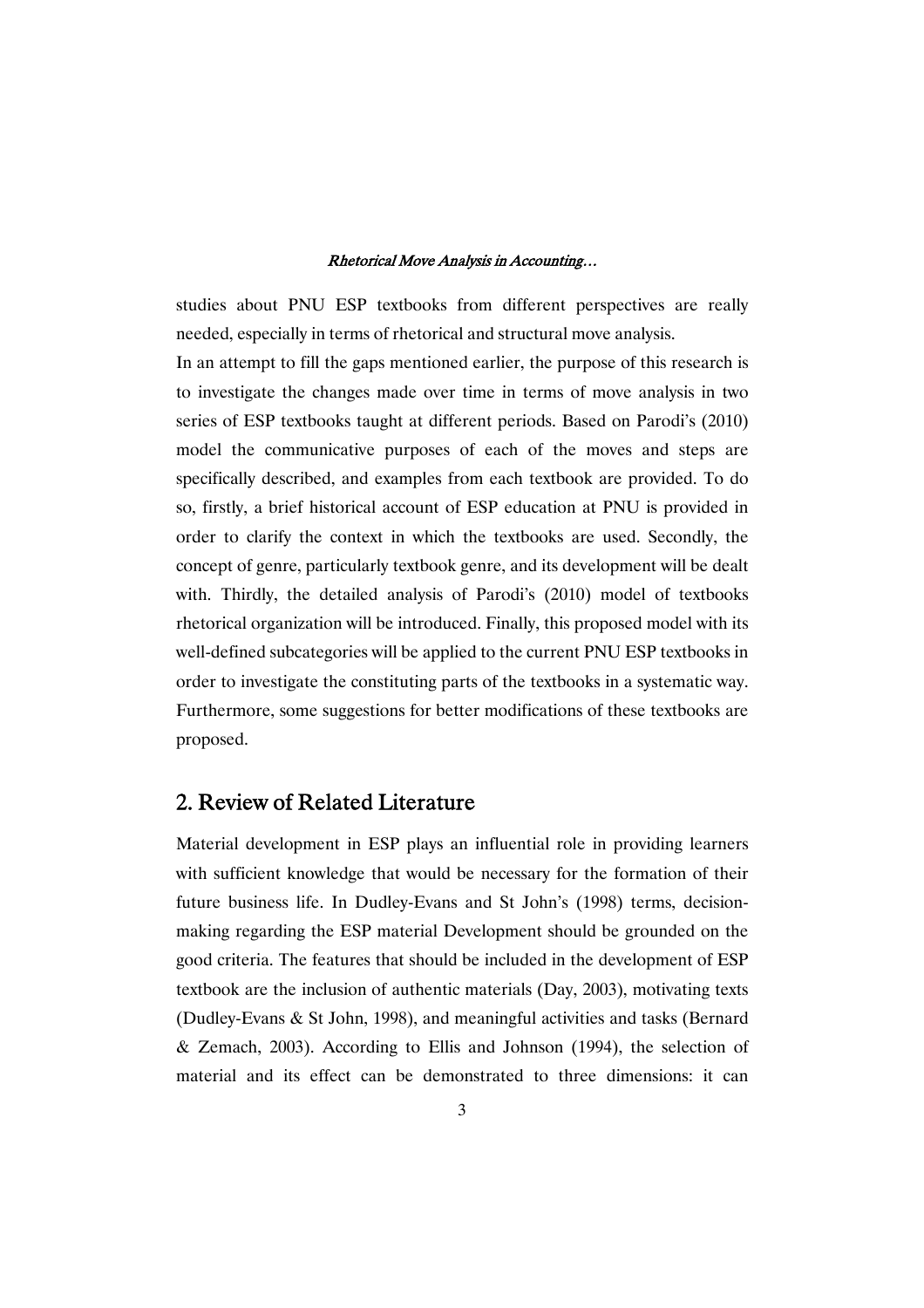determine the linguistic material to which learners will be exposed, it can determine the methods by which learners will learn, and it can determine the content of the material that motivate learners to learn.

# 2.1. ESP Education in PNU

PNU is regarded as the only distance education university implemented in Iran that has branches all over the country with more than one million students at different levels, although the present research concentrates only on the undergraduate students. Attendance at classes is not obligatory and the limited number of the classes held approximately one third or even one-fourth the number of classes in other state or private universities. Although students are provided with a few numbers of sessions at which their attendance is optional, they must attend the exams administered at the end of the term to be able to pass their courses.

Students, mostly, within this educational system, are asked by their instructors to read the textbook on their own and ask their questions; thus, students carry the most burden of learning the content of the textbook or comprehending it. In this situation, the role of textbook get increasingly more highlighted, as it is the main resource for students learning within a limited course of study. Therefore, ESP textbooks should be compiled in a way that enables students to approach them in an efficient way. The learners should be aware of the rhetorical devices in order to cope with some difficulties encountered throughout their readings.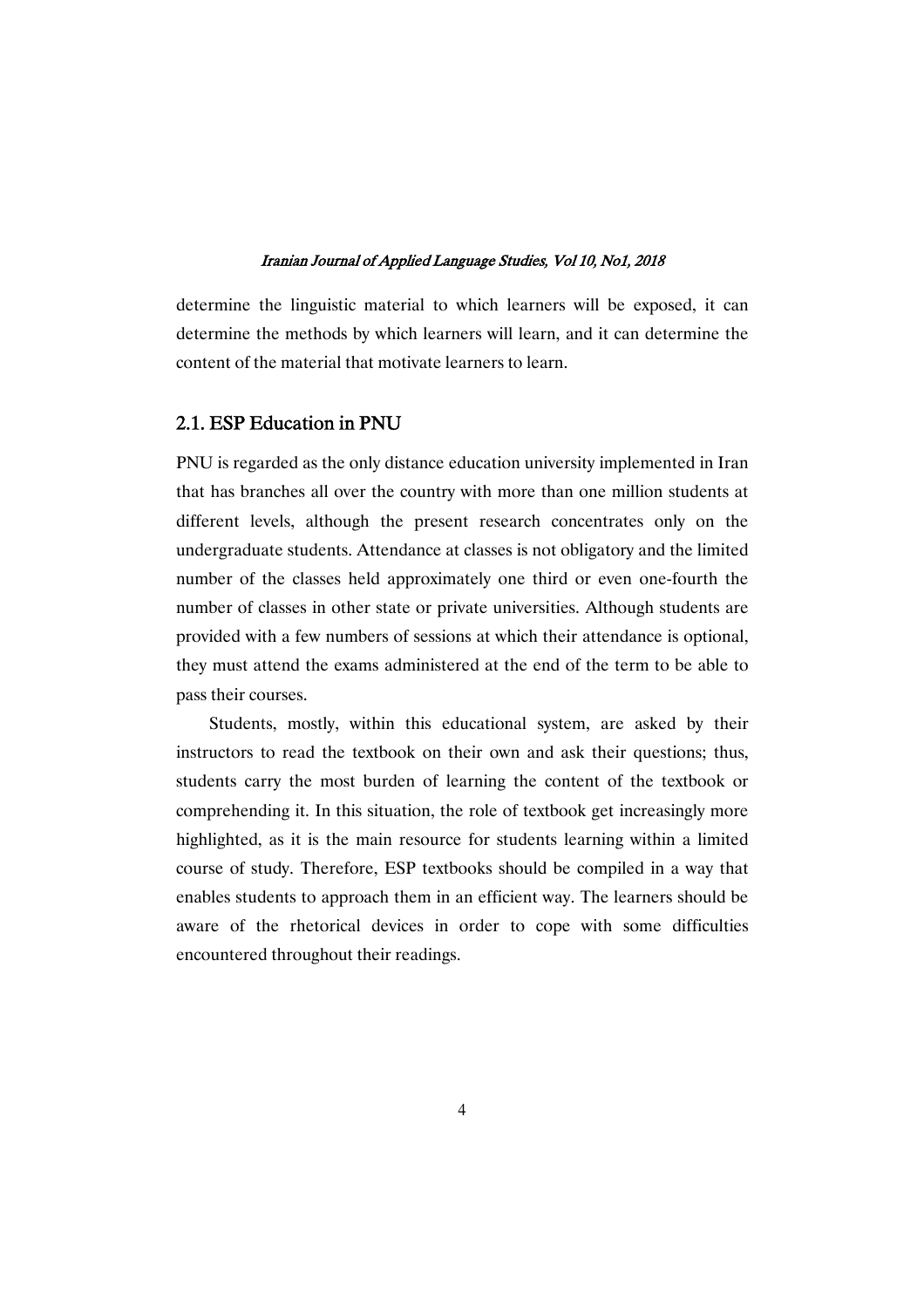# 2.2. The Textbook as Genre in ESP Context

There have been a wide variety of definitions of genre, which makes it complex to reach a concise, or thorough definition of it. Indeed, the notion of the genre has been approached from several viewpoints, some focus on the lexicogrammatical aspects, some on text schematic structures, and some take rhetorical organization as a focus of their study. Parodi (2010) puts forward a definition of the genre, encompassing critical dimensions, constituting "a constellation of potential discourse conventions, sustained by the previous knowledge of the speakers/writers and listeners/readers (stored in the memory of each subject), based on contextual, social and cognitive constrains and parameters." (p. 197).

Researchers (Hutchinson & Torres, 1994; Holliday, 1994) consider the importance of Textbook as a teaching material compared with other instructional tools. Holliday (1994) and Hyland (2000) assert that textbooks not only represent the visible heart of any teaching program but also offer considerable advantages for both the student and the teacher. Bhatia (2004) refers to the unequal relationship between writer and reader in the textbook, "with the writer as the specialist and the reader as non-initiated apprentice in the discipline, or the writer as the transmitter and the reader as the recipient of established knowledge" (p. 33). Ellis (1994) also emphasizes on the role of textbook in disseminating discipline-specific knowledge as it provides new insights into the way learners initiate into the community of practice of their specialized field. Bazerman (1992) and Swales (1993) carried fundamental researches on the textbook as a genre. According to Parodi (2010), our academic performance is largely determined by textbook as one component of genre typologies. Therefore, the main function of the textbook is the creation of communities of writers and readers in which the disciplinary knowledge is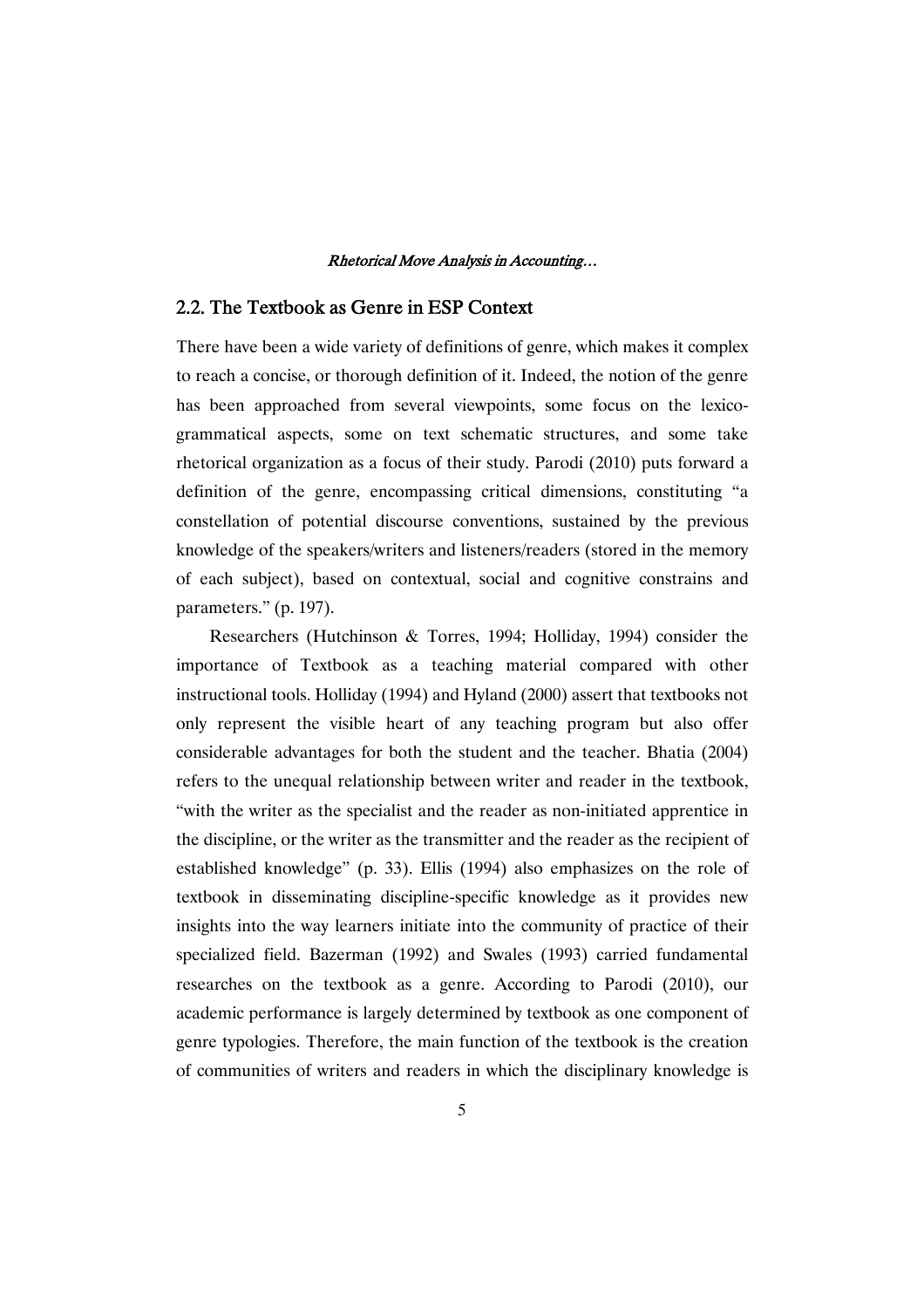processed and delivered as the writers intend or more specifically writers provides the uninitiated student population with the opportunity to train as a potential competent member of that disciplinary community.

As noted above, there has not been much focus on the rhetorical organization of textbook genres. Although there is some research in English (Love, 1993; Myers, 1992; Salager-Meyer, 1990), to the best of the researcher's knowledge little attention has been paid to Iranian university textbooks from rhetorical point of view, and those that exist focus on textbook evaluation through evaluative checklist, which is a rather different strand of research (Zangani, 2009; Razmjoo & Raissi, 2010; Davari et al., 2013).

According to Davari et al. (2013), the main drawbacks of PNU textbooks are as follows:

- Low Face Validity: the lack of appropriate pictures and photos
- Lack of Materials Reviewing and Updating: the lack of continuous revision of texts, exercises, as well as skills and strategies.
- Ineffective and Traditional Exercises and Drills
- Misconception of ESP: the ESP textbooks are not merely conceived as the inclusion of the subject matter, but according to Farhady (2006), they are compiled to teach the learner how to read a specific genre (p. 821)

# 2.3. Parodi's Model of Move Analysis in Textbook

As one of the pioneers of genre studies, Swales (1981) initiated the study of rhetorical moves in the genre of a research article, seeking to identify particular segments associated with their own communicative purposes. The procedure in genre move analysis tends to identify the communicative purposes of a text which is categorized into segments, called move, within each unit. Each movie accompanied with a specific communicative function that feeds into the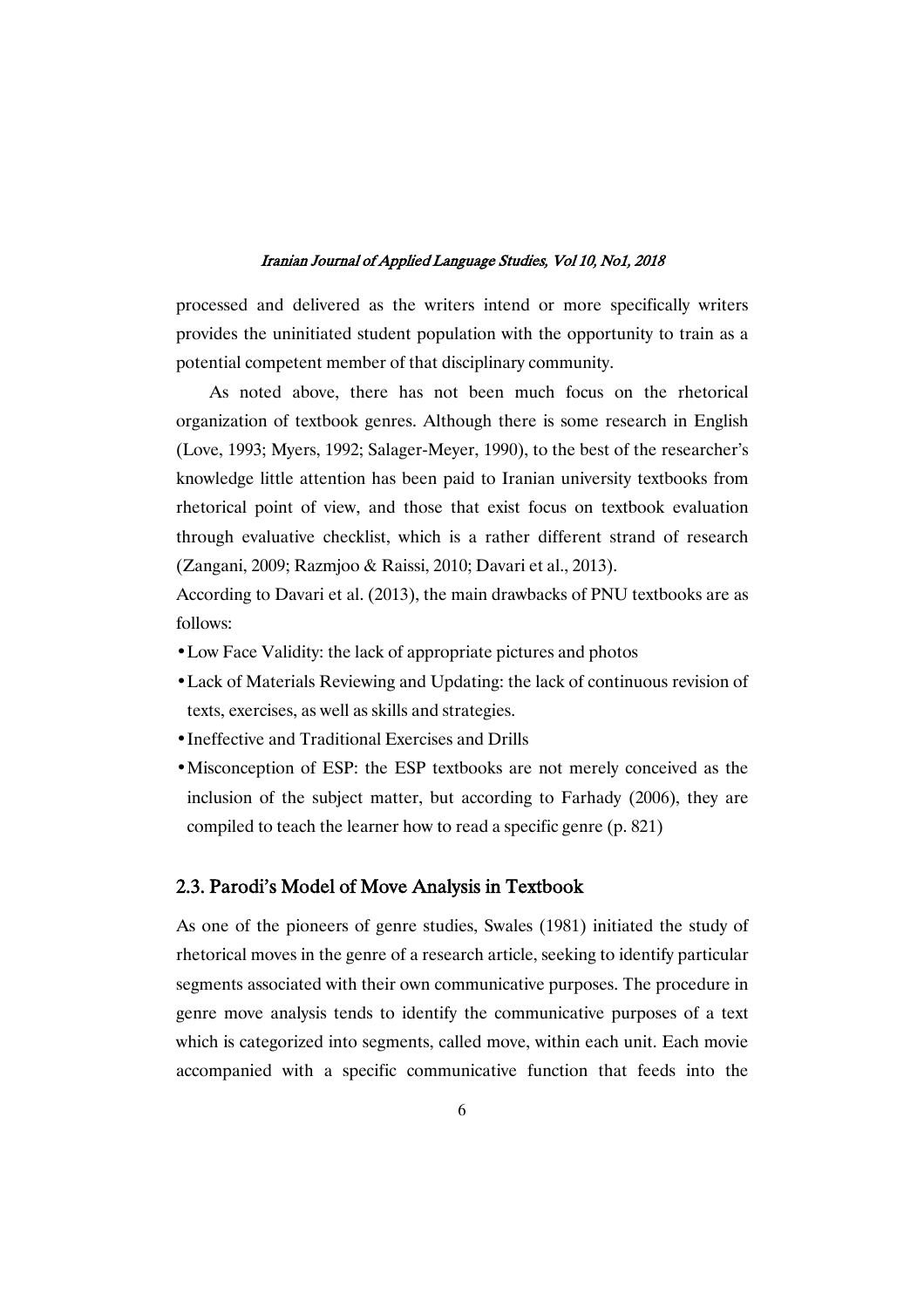ultimate communicative purpose of text in its entirety. In genre analysis, a move is at a higher level than a step, which has the roughly similar relationship with a move as an act does in discourse analysis. The rhetorical layout of the moves typifies a specific genre and makes it easily distinguishable from other genres.

Parodi (2010), for the first time, coined the term 'Macro-move' (p. 204), a discourse unit of higher rank than move, which serves to describe the length of texts through marking the boundary line between them. Macro-move stands at the higher level of abstraction, which is determined through the repeated use of certain obligatory sections. Macro-moves interwoven with moves and steps underpin the text rhetorical organization, and help to obtain a sketchy and preliminary approximation of this genre. He identified three rhetorical macromoves in the textbook genre: *Preamble, Conceptualization & Exercising* and Corollary. Hierarchically, each macro-move is subcategorized into moves, and then steps embedded in each move are operationalized. Furthermore, the presence of moves and steps is not obligatory in each textbook. According to Parodi (2010), some categories are essential in characterizing the genre, whereas others are clearly optional. Preamble and the Corollary are the more satellite components whereas Conceptualization & Exercising is considered as the textbook nucleus.

The macro-move Preamble, which constitutes the beginning sections of a textbook (Prologue/Preface, Content Index, Index or Symbols Abbreviations, and Introduction), serves to guide the readers throughout the textbook by providing the preliminary information that enhances learners' understanding of rhetorical discourse. By means of four specific moves, the first macro-move performs its introductory task. Table 1 shows the moves, and their related communicative purposes realized specifically in steps.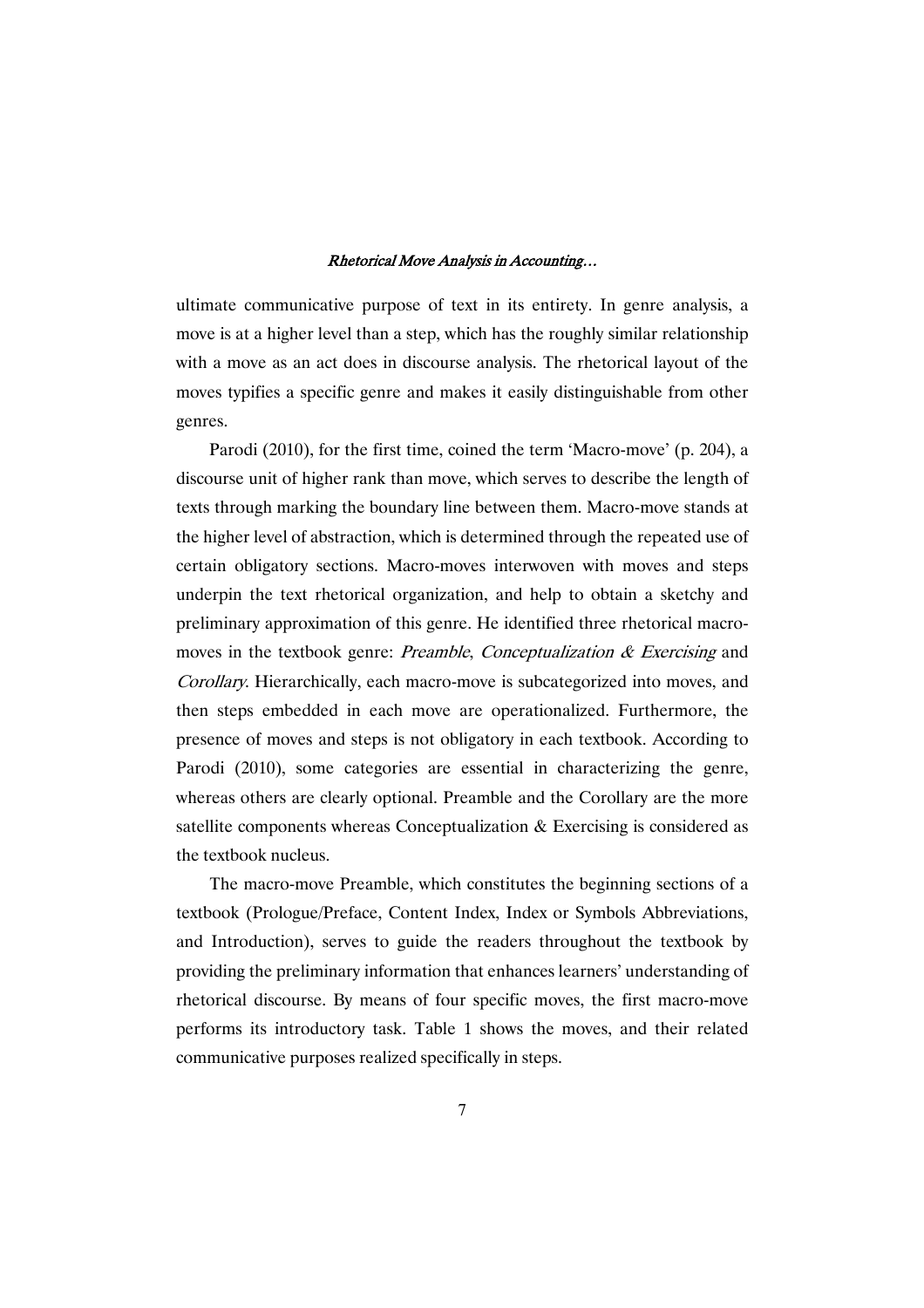| Macro-move 1. Preamble      | Macro-Move 2:<br>Conceptualization & Exercising | Macro-Move 3: Corollary    |
|-----------------------------|-------------------------------------------------|----------------------------|
| Move 1.1. contextualization | Move 2.1. concept definition                    | Move 3.1, solutions and    |
| Step 1.1.1 situating the    | Step 2.1.1 linking                              | answers                    |
| reader                      | contents                                        | Step 3.1.1. resolving and  |
| Step $1.1.2$ . expressing   | Step 2.1.2. presenting                          | answering                  |
| acknowledgments             | the topic nucleus                               |                            |
|                             | Step 2.1.3. specifying                          | Move 3.2. specifications   |
| move 1.2. content           | components or sections                          | Step 3.2.1. giving         |
| organization                |                                                 | specifications             |
| Step $1.2.1$ . presenting   | move 2.2. practice                              | Step 3.2.2. defining terms |
| the contents                | Step 2.2.1. presenting                          |                            |
|                             | an exercise or example                          | Move 3.3. guidelines       |
| Move 1.3, resource          | Step 2.2.2. solving the                         | Step 3.3.1. declaring      |
| organization                | task                                            | sources                    |
| Step 1.3.1. supporting      | Step 2.2.3. expanding                           | Step 3.3.2. listing        |
| comprehension               | practice                                        | subjects of text in        |
|                             |                                                 | alphabetical order         |
| Move 1.4. presentation      | Move 2.3. recapitulation                        |                            |
| Step 1.4.1. declaring       | Step 2.3.1. macro-                              |                            |
| textbook purpose and        | somaticizing the content                        |                            |
| audience                    |                                                 |                            |
| Step 1.4.2. describing      |                                                 |                            |
| the thematic nucleus        |                                                 |                            |
| Step $1.4.3$ . giving       |                                                 |                            |
| guidelines                  |                                                 |                            |

Table1. Parodi's (2010) Model of the Textbook Rhetorical Model

The second macro-move, termed Conceptualization and Exercising, constitutes the nucleus of the textbook. Introduction to a chapter/section, Subunits of a chapter/section, and Exercise–Problem– Example could be regarded as the examples of the second macro-move. This macro-move is comprised of three moves that lend coherence and unity to this genre, and there is frequent use of this macro-move, as it serves to expand the text thematically and keeps track of material conceptually. Unlike the two other macro-moves, this is displayed recursively throughout each unit.

The third macro-move, called Corollary, constitutes the concluding sections of a textbook including Annexes/Appendices, Glossary, and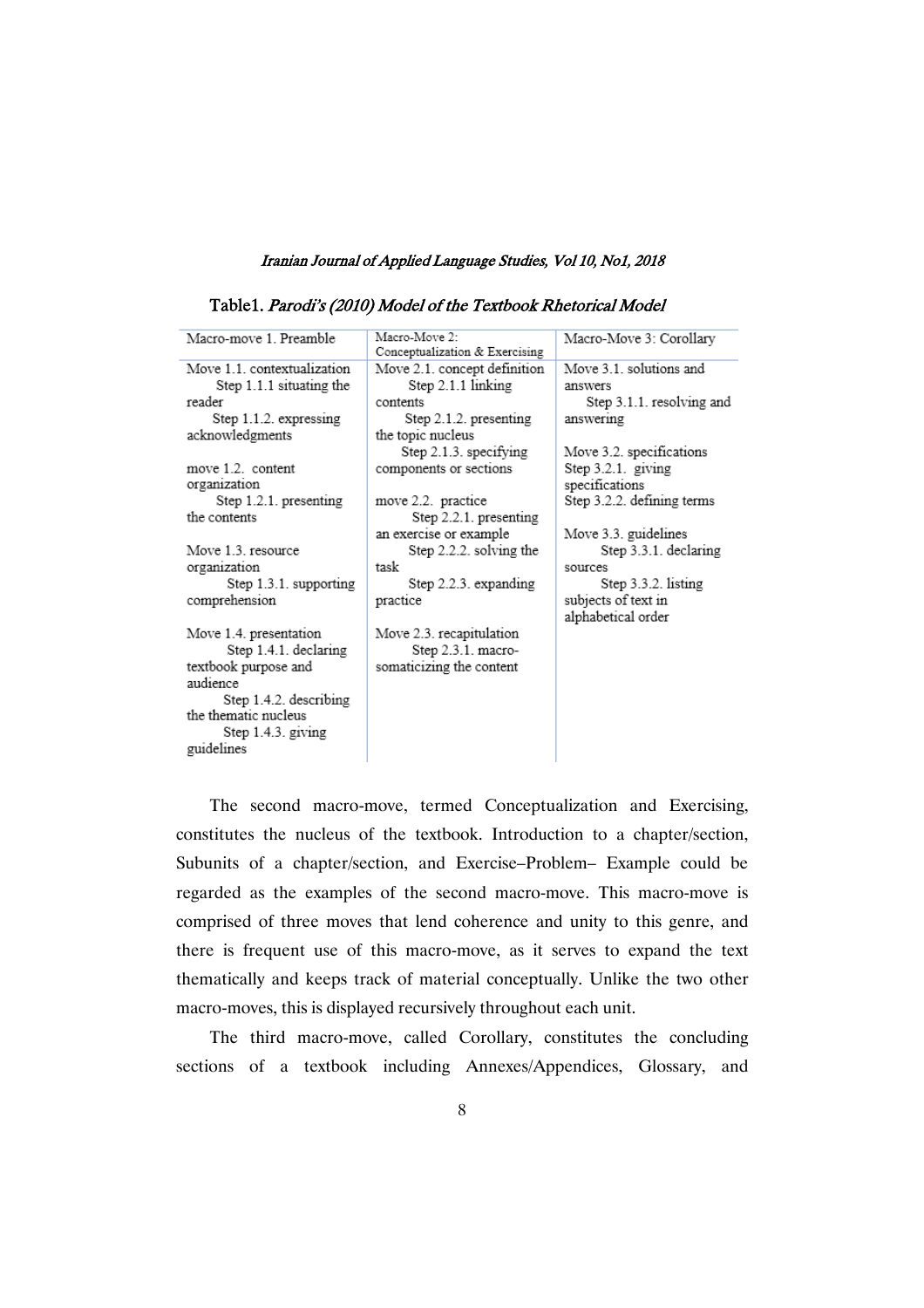Bibliography. As learners progress towards the end of the book, they are provided with parts that aid to restructure the content in an orderly fashion, and offer the gist of the textbook at the first glance. This macro-move is also comprised of three moves that not only provide supplementary information in reference to previous material but also reinforce and consolidate the writers' position within the community. The moves and steps may be interchanged in terms of their order of appearance without affecting the coherence of the text. The Corollary macro-move further attempts to fulfill the didactic function of the textbook genre by contributing to the contents with more exercises and solving the proposed problems.

# 3. Research Questions

This study is motivated by the following research questions:

- 1. What communicative functions exist in PNU Accounting textbooks?
- 2. How do textbook writers distribute the rhetorical moves in PNU Accounting textbooks?

# 4.Method

In this study, the textbooks are categorized into two series not only in terms of the period of time they have been taught at PNU for accounting undergraduates but also in the sequential teaching of each textbook (textbook (1) is the prerequisite for textbook (2)). The first series, including English for the Students of Accounting (A1) and English for the Students of Accounting (A2), are no longer available to PNU students because they have been replaced by another series (English for the Students of Accounting (B1) and English for the Students of Accounting (B2)), moreover, all PNU students have to study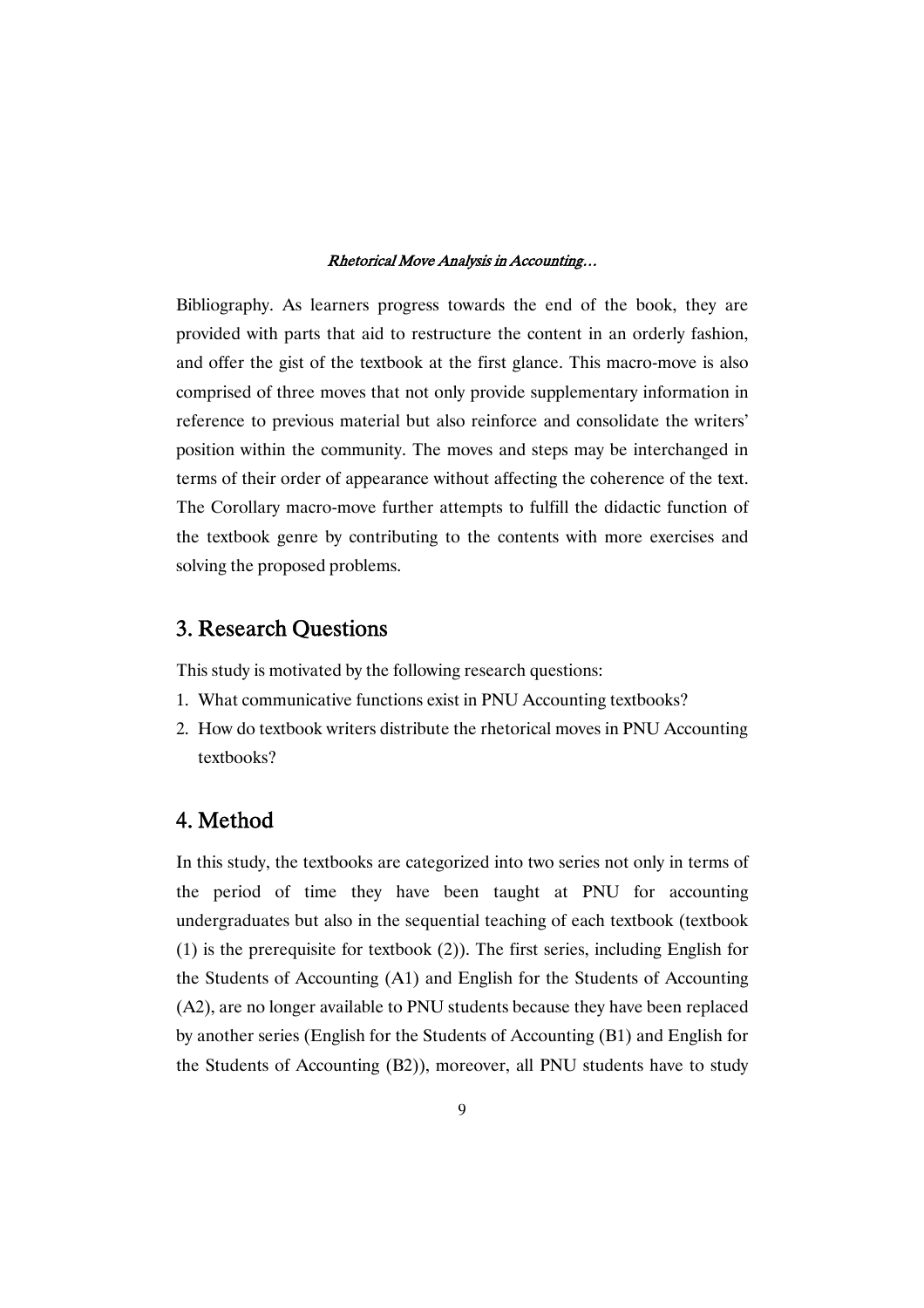the same textbook determined by PNU central organization. Textbook A1 and A2 were first published in 1994 and 1995 respectively, and compiled by different authors. The second series (B1 and B2), currently taught at PNU, and compiled by the same authors, were first published in 2008. Textbooks within each series have been reprinted many times. In order to save space and redundancy during the study, textbooks were indicated by alphabetical letters, i.e., (A1) was assigned to (Mojtahedzadek, 2001). English for the Students of Accounting (1)), (A2) was assigned to (Nabili Tehrani, 2002). English for the Students of Accounting (2)), (B1) stands for (Moghadam et al., 2012). English for the Students of Accounting (1)), and finally (B2) was assigned to (Moghadam et al., 2012). English for the Students of Accounting (2).

Being divided into two series, textbooks were evaluated one-by-one in order to scrutinize the changes made in textbooks within and between series regarding the inclusion or exclusion of the various moves as well as steps within the three macro-moves. The macro-moves, moves, and steps used in textbooks corresponded to the constituents of Parodi's (2010) framework of rhetorical organization. It is worth to note that the organizational sequence of these moves may not always display a canonical order.

# 5.Results

Comparing and contrasting the textbooks with each other, we investigate the distribution and functions of rhetorical moves of every textbook in a separate section. Since textbook B1 and B2 had the same format in terms of design and distribution of moves, we present them in the same section.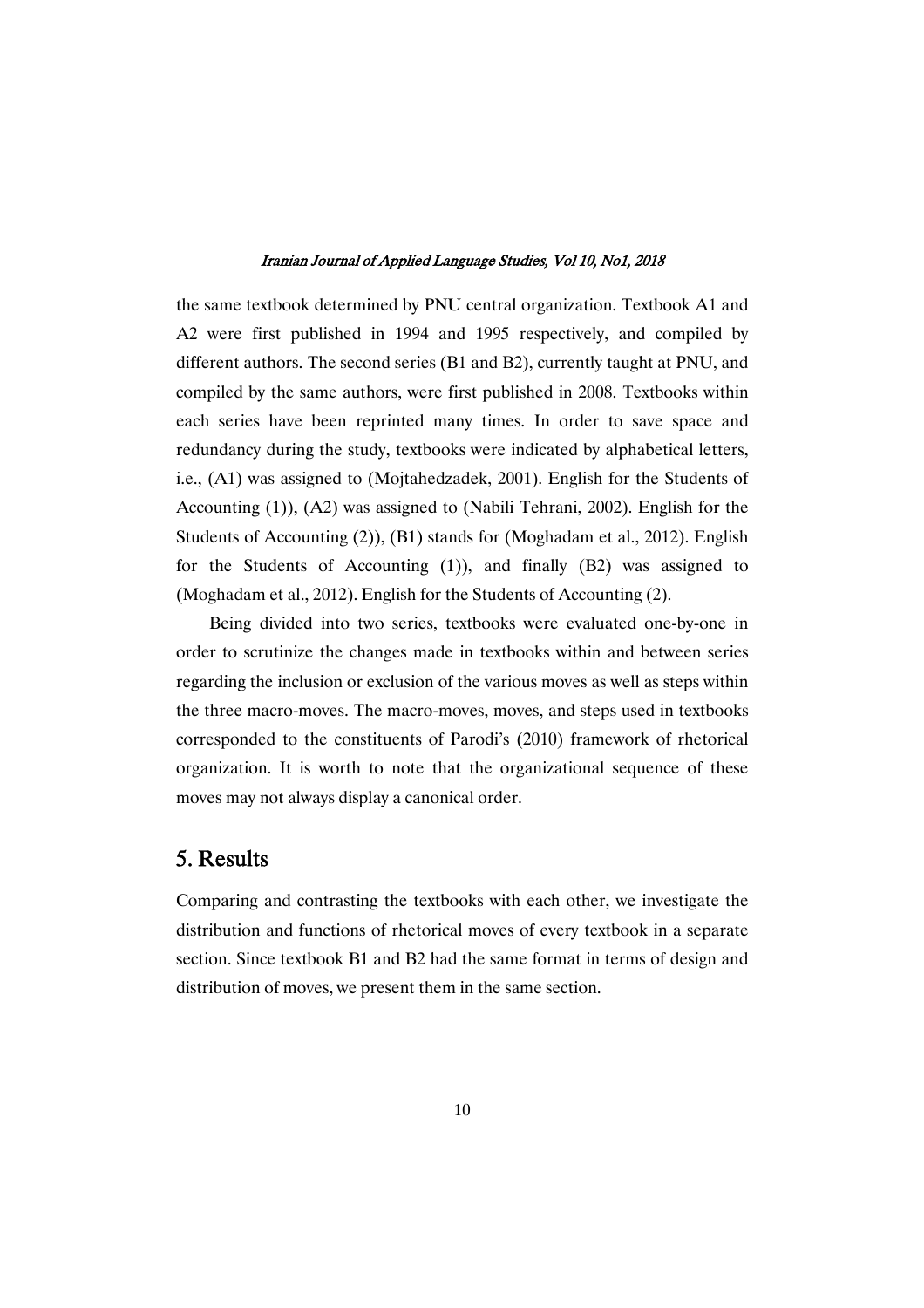# 5.1. Textbook A1

Textbook A1was once intended for a two credit-hour course for the students of accounting to be covered in limited number of sessions. However, it includes two chapters, chapter 1 consists of ten units, and chapter 2 includes five units.

Textbook A1 is evaluated based on the framework of Parodi's (2010) model: although it contains three macro-moves, not all moves or steps included in them are present. With respect to first macro-move (Preamble), there exist two moves, namely Contextualization which formally corresponded with Prologue and Content Organization which mapped onto the table of contents. From a functional point of view, Parodi (2010) asserts that the former's communicative purpose is threefold: To relate parts of the text, to comment on its contents, and to include acknowledgements. Additionally, as illustrated in table 1, two steps manifest these functions: situating the reader and expressing acknowledgment. Although textbook A1 does not have move 1.4. that structurally correspond with Introduction section, the information presented in Prologue instead undertakes the functions of moves and steps of Introduction move. This implies that the components of this framework are not so strictly universal, and there is variation regarding the presence or absence of moves and steps as well as their orderings. Although moves and steps are functionally present, there is lack of structurally manifestation of them in the related section according to the model. Through reading the prologue, one can identify that the information presented in this part follows Presentation move and their internal steps, which were intended for the Introduction section by Parodi (2010). For the author of textbook A1, the communicative purpose of Prologue and Introductions are the same. In order to exemplify this difference, the following passages from Prologue is presented, where Steps of Move 1.4. Presentation is displayed.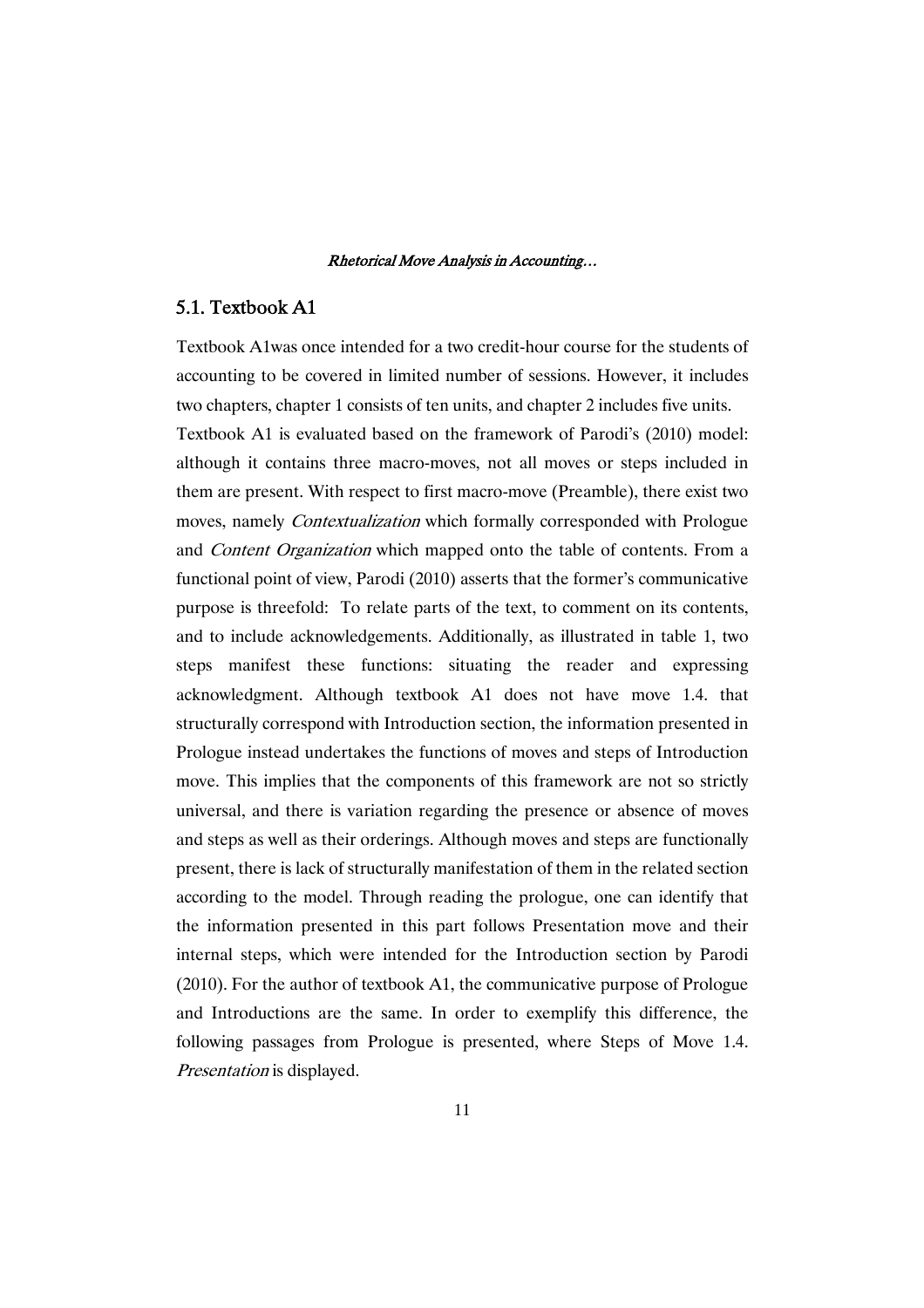### Step 1.4.3. Giving guidelines

این کتاب مشتمل بر دو فصل است. فصل اول شامل 10 بخش و فصل دوم شامل 5 بخش می باشد. This textbook consists of two chapters. The first chapter contains 10 units and the second chapter contains 5 units.

# Step 1.4.1. Declaring textbook purpose and audience

هدف از تالیف این کتاب ،صرفا آموزش زبان انگلیسی نیست،و مطالعه و استفاده از آن به کسانی توصیه می گردد كه قبلا آگاهي نسبي به انگليسي عمومي داشته،علاقمند به آشنايي با متون و اصطلاحات حسابداري به زبان انگلیسی باشند.

This book aims not to teach general English merely, and it is recommended to those who already have knowledge of general English and wish to be familiar with text and accounting terminology.

# Step 1.4.2. To present the specific thematic nucleus to be discussed.

در کتاب متونی در مورد صورت های مالی ،بعضی از اصول و مفاهیم پذیرفته شده حسابداری ،فرم اساسی حسابداري و كنترل هاي داخلي ارائه گرديده است.

In this book fiscal statement, some accepted concepts and principles of accounting and basic form of accounting and internal controls are presented.

Table 2 represents the appearance of all macro-moves, moves, and steps from a structural point of view. Functionally they may be present but not in their own structural section rather in the different sections of textbooks which, according to the model, are not typically intended for them.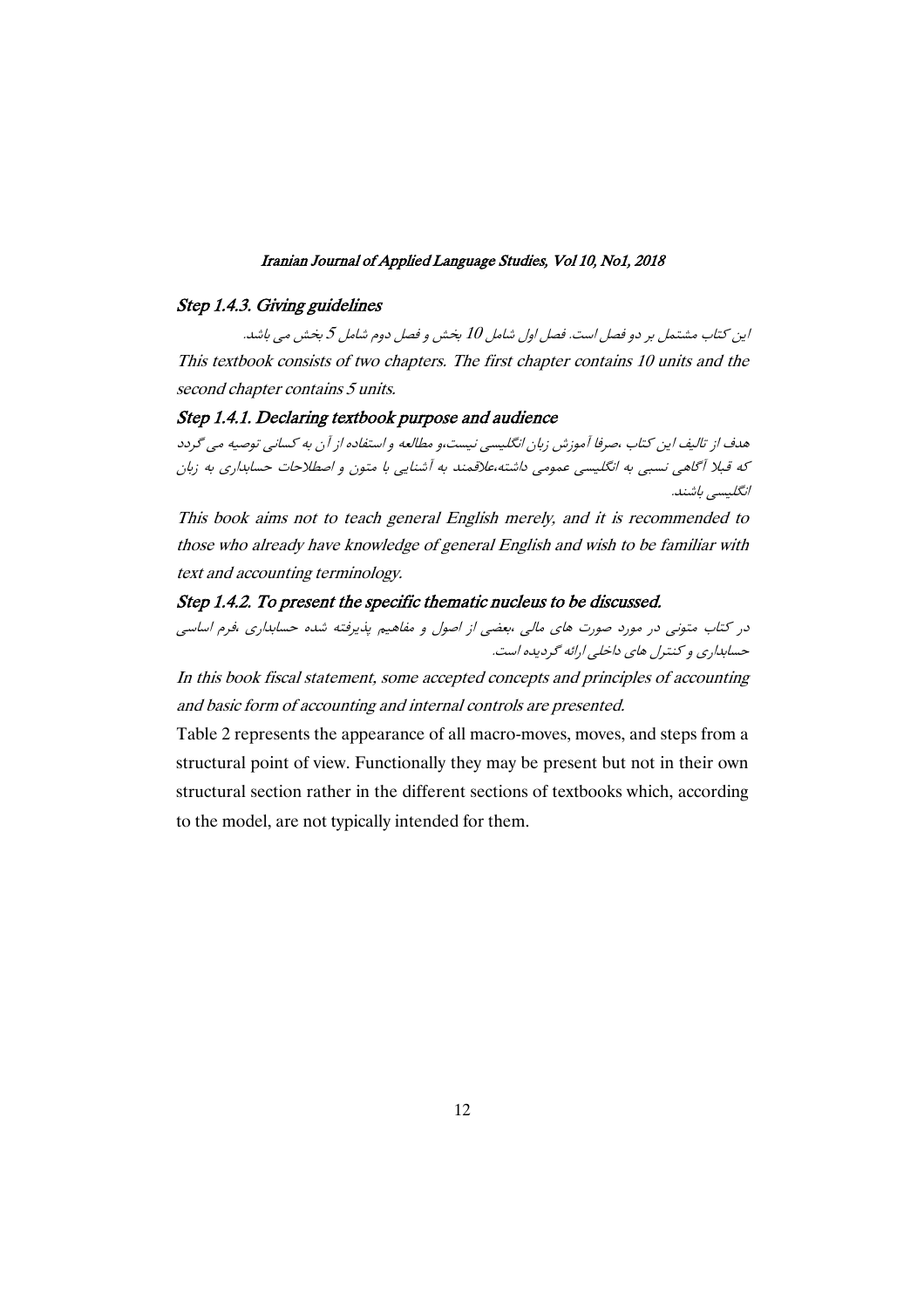|                          | A1                       | A2                       | B1&B2                    |                          |                          |                          |                          |                          |                          |
|--------------------------|--------------------------|--------------------------|--------------------------|--------------------------|--------------------------|--------------------------|--------------------------|--------------------------|--------------------------|
| Preamble                 | $^{+}$                   | $\overline{+}$           | $^{+}$                   |                          |                          |                          |                          |                          |                          |
| Move 1.1                 | $^{+}$                   | $^{+}$                   | $^{+}$                   |                          |                          |                          |                          |                          |                          |
| Move 1.2.                | $^{+}$                   | $\qquad \qquad -$        | $^{+}$                   |                          |                          |                          |                          |                          |                          |
| Move 1.3.                | $\qquad \qquad -$        | -                        | $\overline{\phantom{0}}$ |                          |                          |                          |                          |                          |                          |
| Move 1.4.                | -                        | -                        | $^{+}$                   |                          |                          |                          |                          |                          |                          |
| Step 1.1.1               | $^{+}$                   | $^{+}$                   | $^{+}$                   |                          |                          |                          |                          |                          |                          |
| Step 1.1.2               | $\overline{\phantom{0}}$ | $^{+}$                   | $\overline{a}$           |                          |                          |                          |                          |                          |                          |
| Step 1.2.1               | $^{+}$                   | $\qquad \qquad -$        | $^{+}$                   |                          |                          |                          |                          |                          |                          |
| Step 1.3.1               | $\overline{\phantom{0}}$ | -                        | $\overline{\phantom{0}}$ |                          |                          |                          |                          |                          |                          |
| Step 1.4.1               | $\overline{a}$           | $\overline{\phantom{0}}$ | $\overline{+}$           |                          |                          |                          |                          |                          |                          |
| Step 1.4.2               | $\overline{\phantom{0}}$ | $\overline{\phantom{0}}$ | $\overline{\phantom{0}}$ |                          |                          |                          |                          |                          |                          |
| Step 1.4.3               | $\overline{\phantom{0}}$ |                          |                          |                          |                          |                          |                          |                          |                          |
|                          |                          |                          |                          | A1                       | A2                       | B1&B2                    |                          |                          |                          |
| Conceptualizing and      |                          |                          |                          | $^{+}$                   | $^{+}$                   | $^{+}$                   |                          |                          |                          |
| exercising               |                          |                          |                          |                          |                          |                          |                          |                          |                          |
|                          |                          |                          |                          |                          |                          |                          |                          |                          |                          |
| Move 2.1.                |                          |                          |                          | $^{+}$                   | $^{+}$                   | $^{+}$                   |                          |                          |                          |
| Move 2.2.                |                          |                          |                          | $^{+}$                   | $^{+}$                   | $^{+}$                   |                          |                          |                          |
| Move 2.3.                |                          |                          |                          | $\overline{\phantom{0}}$ | -                        | $\overline{\phantom{0}}$ |                          |                          |                          |
| Step 2.1.1               |                          |                          |                          | $^{+}$                   | $\overline{+}$           | $^{+}$                   |                          |                          |                          |
| Step 2.1.2               |                          |                          |                          | $^{+}$                   | $^{+}$                   | $^{-}$                   |                          |                          |                          |
| step 2.1.3               |                          |                          |                          | $\overline{\phantom{0}}$ | $\qquad \qquad -$        | $^{+}$                   |                          |                          |                          |
| Step 2.2.1               |                          |                          |                          | $^{+}$                   | $^{+}$                   | $^{+}$                   |                          |                          |                          |
| Step 2.2.2<br>Step 2.2.3 |                          |                          |                          | $\! + \!$                | $\overline{\phantom{0}}$ | $\qquad \qquad -$        |                          |                          |                          |
|                          |                          |                          |                          | $\overline{\phantom{0}}$ | -                        | -                        |                          |                          |                          |
| Step 2.3.1               |                          |                          |                          |                          |                          |                          |                          |                          |                          |
|                          |                          |                          |                          |                          |                          |                          | A1                       | A2                       | B1&B2                    |
| Corollary                |                          |                          |                          |                          |                          |                          | ÷                        | ÷                        | $^{+}$                   |
|                          |                          |                          |                          |                          |                          |                          |                          |                          |                          |
|                          |                          |                          |                          |                          |                          |                          |                          |                          |                          |
| Move 3.1.                |                          |                          |                          |                          |                          |                          | -                        | ÷                        | Ξ                        |
| Move 3.2.                |                          |                          |                          |                          |                          |                          | ÷                        | -                        | $^{+}$                   |
| Move 3.3.                |                          |                          |                          |                          |                          |                          | ÷                        | -                        | $\equiv$                 |
| Step 3.1.1               |                          |                          |                          |                          |                          |                          | -                        | $^{+}$                   | $\overline{\phantom{0}}$ |
| Step 3.2.1               |                          |                          |                          |                          |                          |                          | ÷                        | $\overline{\phantom{0}}$ | $\overline{\phantom{0}}$ |
| Step 3.2.2               |                          |                          |                          |                          |                          |                          | ÷                        | $\overline{\phantom{0}}$ | $^{-}$                   |
| Step 3.3.1               |                          |                          |                          |                          |                          |                          | $\ddot{}$                | -                        | -                        |
| Step 3.3.2               |                          |                          |                          |                          |                          |                          | $\overline{\phantom{0}}$ | $\overline{\phantom{0}}$ | $\overline{\phantom{a}}$ |

Table 2. Appearance of the Moves and Steps in the Textbooks

The function of moves 2.1., 2.2. , and 2.3., with their relevant steps is to present the contents and guide the reader into practice with each new conceptual nucleus. New ideas are presented to the student through these textual sequences of information, and they are reinforced by means of a set of problems and solutions. In fact, Exemplification and Exercising are the fundamental means to integrate and stabilize new knowledge.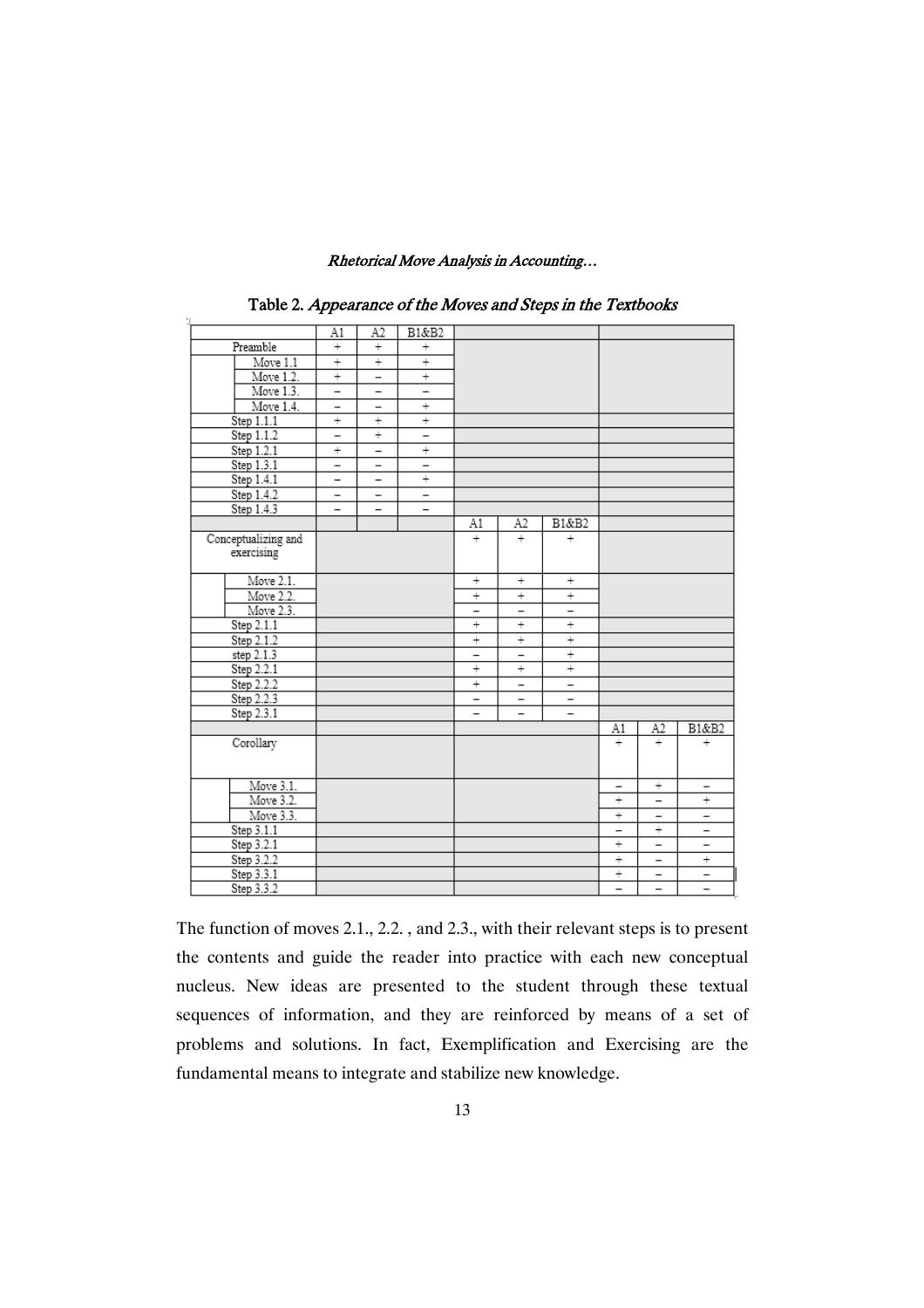Textbook A1 in its second macro-move realizes the move of Concepts Definition and Practice. It does not include the move Recapitulation. Within move 2.1., step 2.1.1. that formally mapped onto introduction to a chapter and step 2.1.2.that defines and elaborates on the main concept of chapter are introduced. It lacks further subdivisions of the chapter or step 2.1.3. Parodi (2010) asserts that step 2.1.1. is functionally used to link new concepts or procedures with those of one or more preceding articles and the introduction to the unit acts as a preparatory task or activity in order to activate students' background knowledge and makes them ready for the content introduced in the unit. There are two pre-reading activities that function as an introduction to the task, one activity is devoted to meanings of important words or expressions, and another is allocated to some questions, which motivate students to find answer, or correct their guesses made before reading the text.

Textbook A1 includes Practice move that has been realized through steps 2.2.1. and step 2.2.2., first by introducing problems and then offering some strategies for solving them. Instead, step 2.2.3. termed Expanding Practice considered supplementary to the previous set of problems and exercises is not introduced in textbook A1. There is a separate part in each chapter that is allocated to the answer section where one can find the solutions and answers to the problems and exercises.

To exemplify part of this macro-move, passages from textbook A1 were chosen so that steps 2.1.1., 2.1.2. and 2.2.1. may be identified.

## Step 2.1.1. Linking Content

پیش از مطالعه، به معادل های فارسی اصطلاحات مهم متن توجه نمایید. Before reading, notice the Persian equivalents of important terminology. Merchandise inventory وموجودي كالا Operating expenses  $\omega$  من بنه های عملیاتی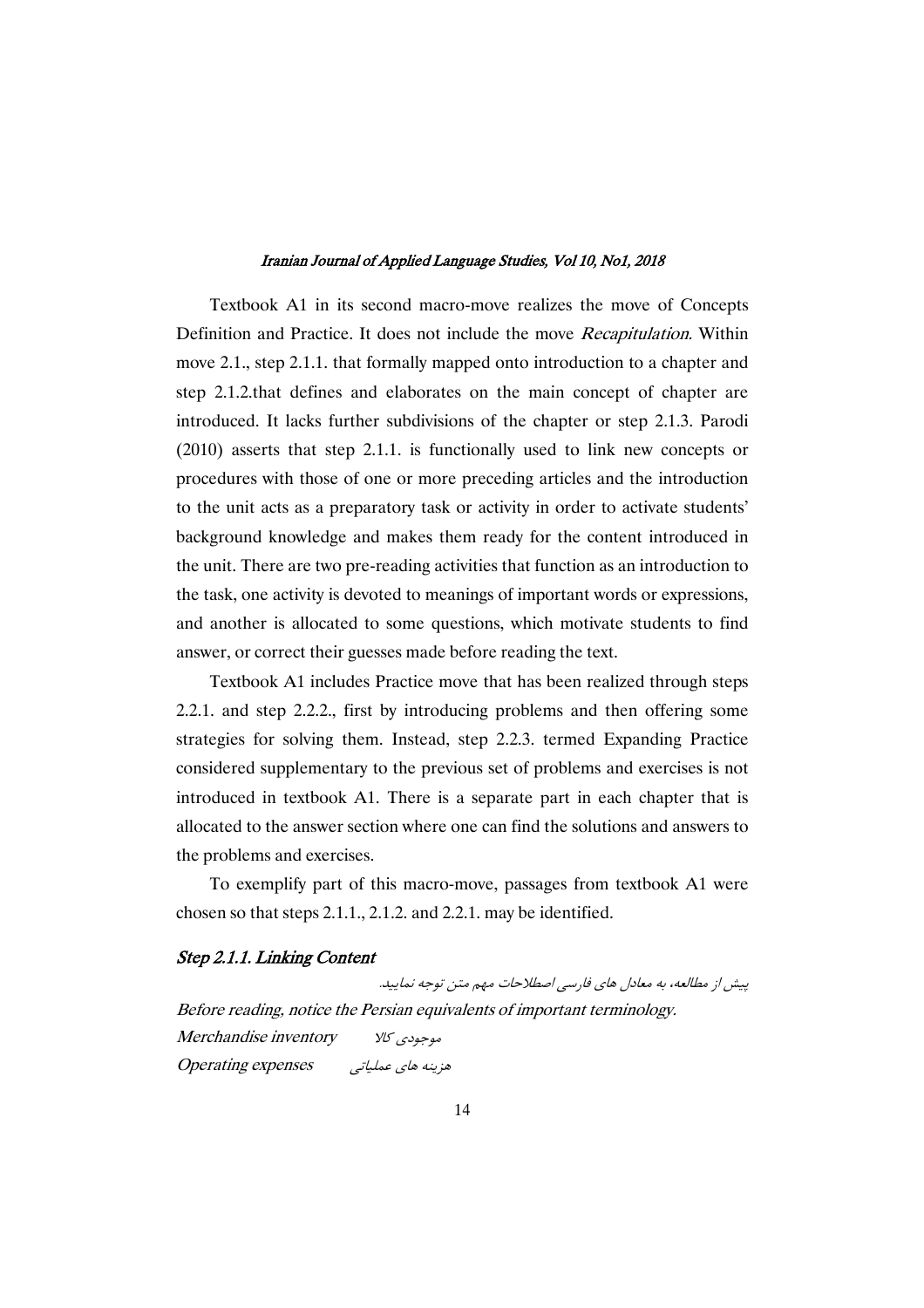### Step 2.1.2. Presenting the Topic Nucleus

The principal financial statement is the income statement, the statement of owner's equity, and the balance sheet.

The income statement

The financial statement that reports the profitability of <sup>a</sup> business entity is the income statement. ...

The passage opens with a subtitle announcing the upcoming definition: It is followed by a sub-numeration clearly indicating a series or list, each dealt with in the respective chapters with their own specifications. In the above example, the trend in information advancement and the link to specialized knowledge is indicated in the text.

Textbook A1attempts to include variety in the formats of exercises or activities in order to motivate the students to deal with the problems from different perspectives. It includes comprehension questions, translation, multiple choice, true/false items, and matching exercises. The following example was one of the ways that realize a fundamental communicative purpose in support of the aforementioned definitions and specifications.

# Step 2.2.1. Presenting an Exercise or Example

Comprehension questions

- 1. What does <sup>a</sup> statement of owner's equity show?
- 2. Why did Victor's Capital increase by \$ 62200 during the year?

This example shows how content that has formerly been studied is put into practice. By means of open-ended questions, it aims to reinforce the learning of conceptual materials and to support the reader in his/her comprehension. The questions serve the purposes of practicing the previously presented new knowledge, providing self-evaluation and stimulating the reader to seek ways and form his/her own opinion of the events under study.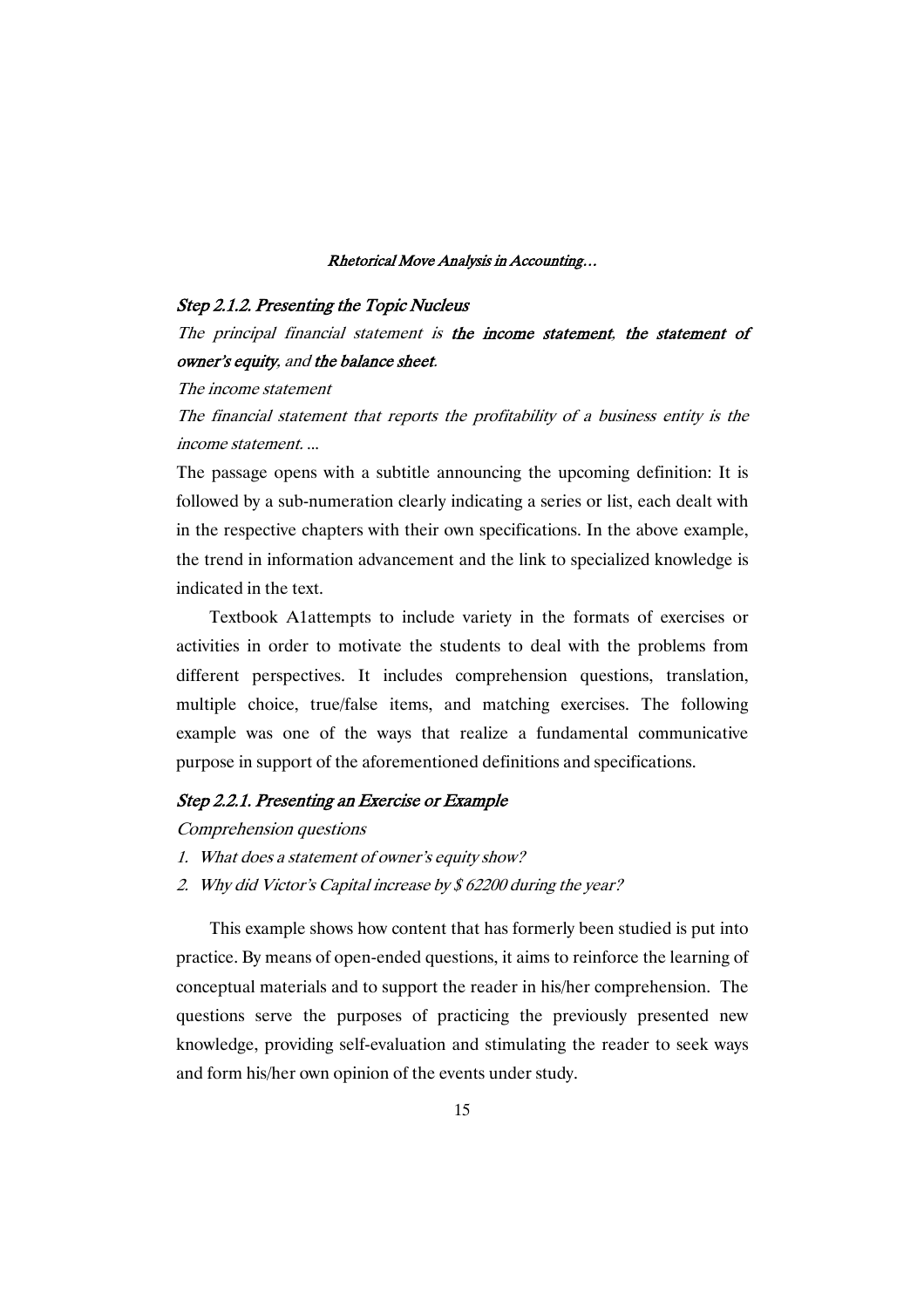The progressive nature of scientific knowledge moving from content to exercises indicates that there is an attempt to familiarize the student through a step-by-step design with specialized knowledge, and it also shows how the writer takes into accounts the needs of novice audience.

The third and last macro-move related to the textbook's closing segments is displayed in three moves: Solutions and Answers, Specifications, and Guidelines. As stated before, although based on Parodi's (2010) model they all belong to the same macro-move, their ordering is not necessarily fixed, and they may be placed within other macro-moves. In fact, move 3.1., Solutions and Answers, may follow Move 3.2., Specifications, and it also may be placed within macro-move2

Textbook A1 includes move 3.2. and move 3.3. Within move 3.2. the only step is step 3.2.2. that manifest Glossary section, and within move 3.3. there is a section of Bibliography that fulfills the function of declaring sources.

The following example accounts for step 3.2.2., Defining Terms, which belongs to move 3.2., Specifications.

Balance sheet  $\ddot{\phantom{a}}$ Balance sheet equation /'! /0 Bankruptcy ورشكستگى مىنستانى

The definition of relevant terms supports readers in comprehending the contents, which aids the audience in the process of acquiring new disciplinary knowledge.

# 5.2. Textbook A2

Textbook A2 was once intended for a two-credit-hour course for the students of accounting to be covered in limited number of sessions. However, it includes twenty-three chapters. Textbook A1as an introductory course was a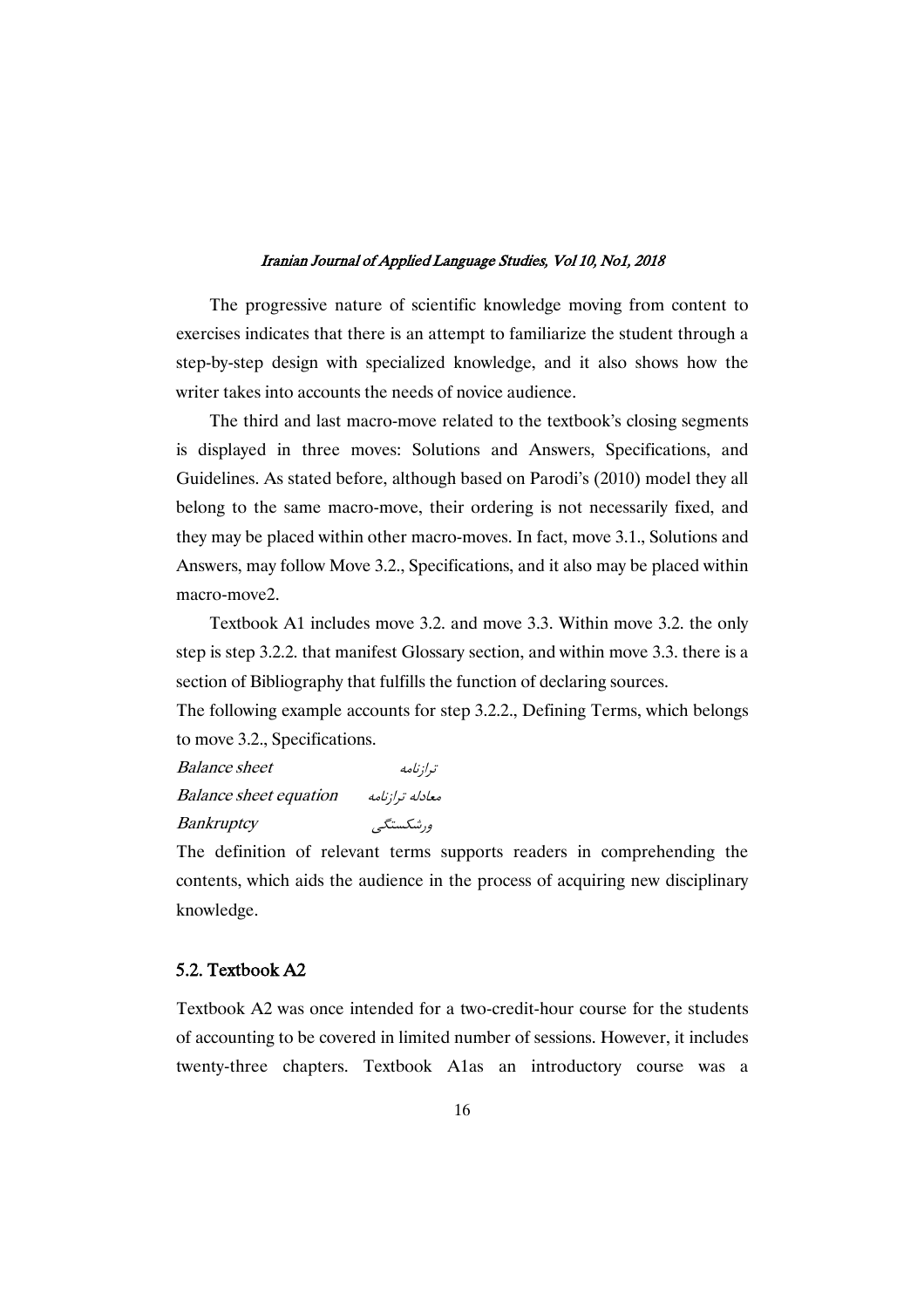prerequisite for textbook A2 and provides students with a solid foundation in the basics of accounting. Although both textbooks were taught at the same period of time as a set of specialized accounting books with rising degree of specificity from A1 to A2, the existence and order of moves and steps embedded in textbook A2 were not exactly similar to textbook A1.

Textbook A2mapped onto Parodi' (2010) model makes up of three macromoves. Out of four moves which are the constituting parts of Preamble macromove, only one move is present, namely Contextualization (Preface). The Preface functionally realizes both step 1.1.1. and step 1.1.2. They attempt to provide contextual information and to express thanks to editors and collaborators respectively. The book lacks the main element of every textbook, that is, the Table of Content which is realized through move 1.2., therefore, the individual chapters and the other elements found in the book are not listed.

The following example shows how the writer provides readers with information about the context in which it would be used.

### Step 1.1.1. Situating the Reader (SR)

```
این کتاب به دستور مقامات محترم دانشگاه پیام نور تالیف شده است تا به عنوان منبع درسی زبان خارجه ی
                     تخصصی (2)رشته حسابداری در دوره کارشناسی آن دانشگاه مورد استفاده قرار گیرد.
This book was compiled at the request of PNU officials as an English resource
```
book(2) for undergraduate accounting major at PNU.

The example below is taken from Preface that functions as a sign of the author's gratitude.

# Step 1.1.2. Expressing Acknowledgments (EA)

در خاتمه از جناب آقای دکتر ……مدیریت محترم گروه آموزشی حسابداری و آقای … ،کارشناس محترم گروه آموزشی حسابداریکه ...کمال تشکر را دارم.

At the end, I am deeply grateful to Dr. …, respected director of accounting department, and Mr. … as <sup>a</sup> respected expert of accounting department who….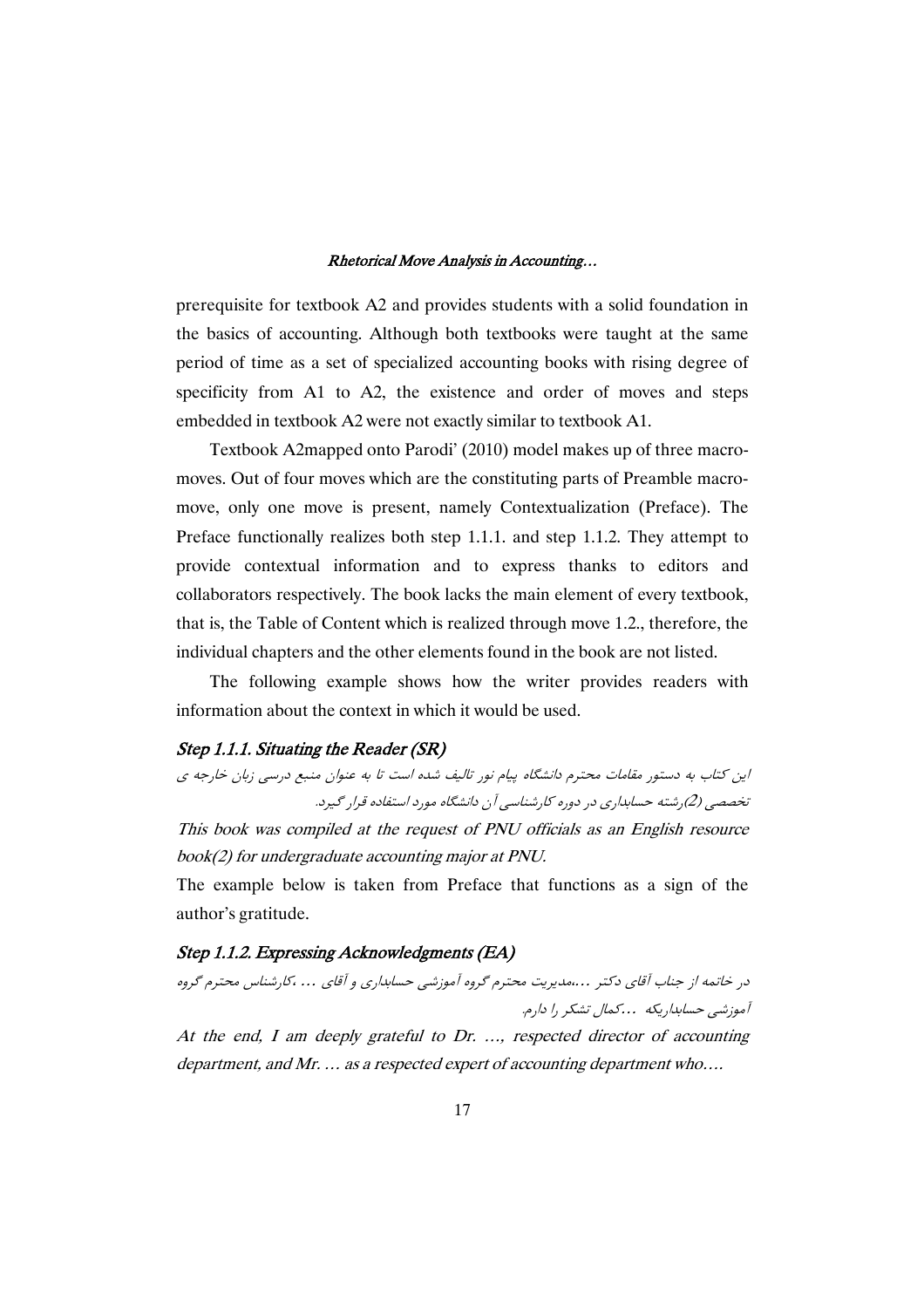Like textbook A1, this textbook contains move 2.1. (Concept definition) and 2.2. (Practice) while move 2.3. (Recapitulation) is not present. The granularity of move 2.1. is realized through step 2.1.1. and step 2.1.2. There is not a subdivision in the units; therefore, it lacks the step 2.1.3. (Specifying Components or Sections).

Before exemplifying step 2.1.1. it is worth to note that the section in textbook A2 which is structurally or formally labeled introduction to a chapter does not functionally link new concepts with those of preceding articles according to Parodi's (2010) model, rather it deals with the objective of lesson. It seems necessary to include a step that deals with the objective of a lesson since it is a commonly-used communicative purpose in most textbooks.

## Step 2.1.1. Linking Contents

هدف از این درس آشنا ساختن دانشجو با اصطاحات انگلیسی حسابرسی است. ابتدا در باره وظایف حسابرسی و تاريخچه آن و سپس در مورد آزمون مدارک حسابرسي بحث مي کنيم.

The aim of this unit is to familiarize the students with English terminology of auditing. At first, the audit function and its history, and then tests of the accounting records will be discussed.

The units mainly consist of the definitions and the description of the concepts and terminologies. The following example is the detailed description of computer auditing.

# Step 2.1.2. Presenting the Topic Nucleus

# Computer auditing

In recent years, there has been <sup>a</sup> rapid development in the use of computers as <sup>a</sup> means of producing financial information. …

Practice move includes steps 2.2.1. and step 2.2.2. which formally consists of exercises and their answers. Textbook A2 has not enjoyed from various formats of exercises, and the conceptual framework of a topic in every unit is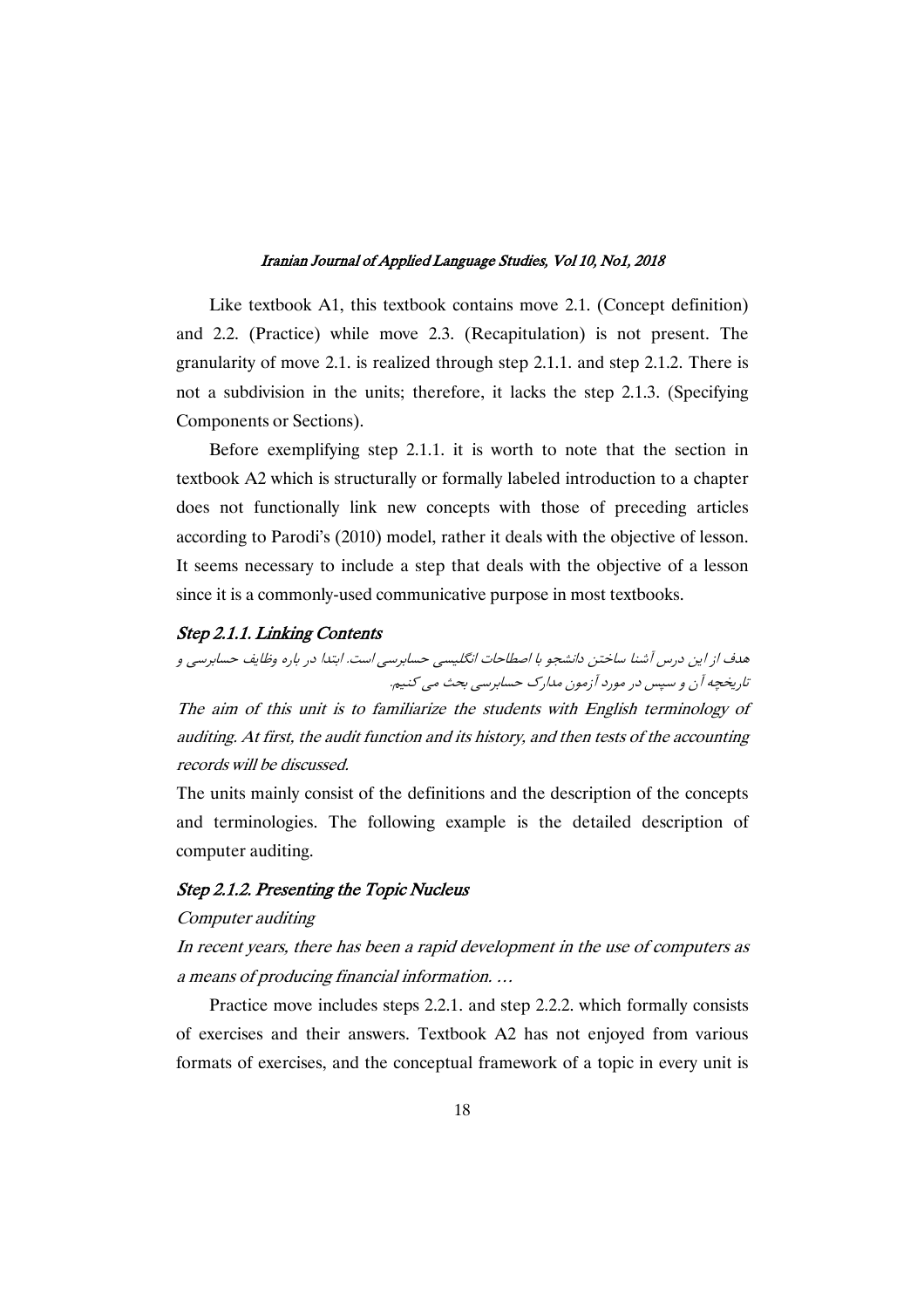followed by comprehension questions. The questions are directly answered and there is no a separate answer section.

Textbook A2 contains one move (move 3.1. Solutions and Answers) out of three moves that constitute the textbook's concluding segments. The closing sections include supplementary exercises with a separate answer section. The textbook consists of Glossary section but not within the third macro-move and in the closing parts of the textbook, rather it is present in second macro-move, or at the end of every chapter. Furthermore, the bibliography is not present at the end of the textbook, which lists the references used in the writing of the book.

# 5.3. Textbook B1 and B2

Since these textbooks are written by the same authors (Moghadam, Gholami Kian, & Salim,), they are expected to follow the same trend in the layout and ordering of moves and steps. Therefore, it seems that one description would suffice. Textbooks B1and B2 are currently taught to undergraduate majors at PNU, and they are substitutes for textbook A1 and A2. Textbook B1 is the introductory course for accounting students, which makes them ready for textbook B2 for further advancements in conceptual complexity. Both contain ten chapters.

Textbooks B1 and B2 contain all three macro-moves. They begin with Preamble macro-move, continue with Conceptualization & Exercising and ends with macro-move Corollary. Textbooks B1 and B2 consists of Preface and Table of Contents that corresponds with one of the steps in move 1.1. Contextualization and move 1.2. Content Organization. There is a section in the textbooks that follows Table of Contents, and addressed to the students, which introduces reading styles and strategies and supports them in becoming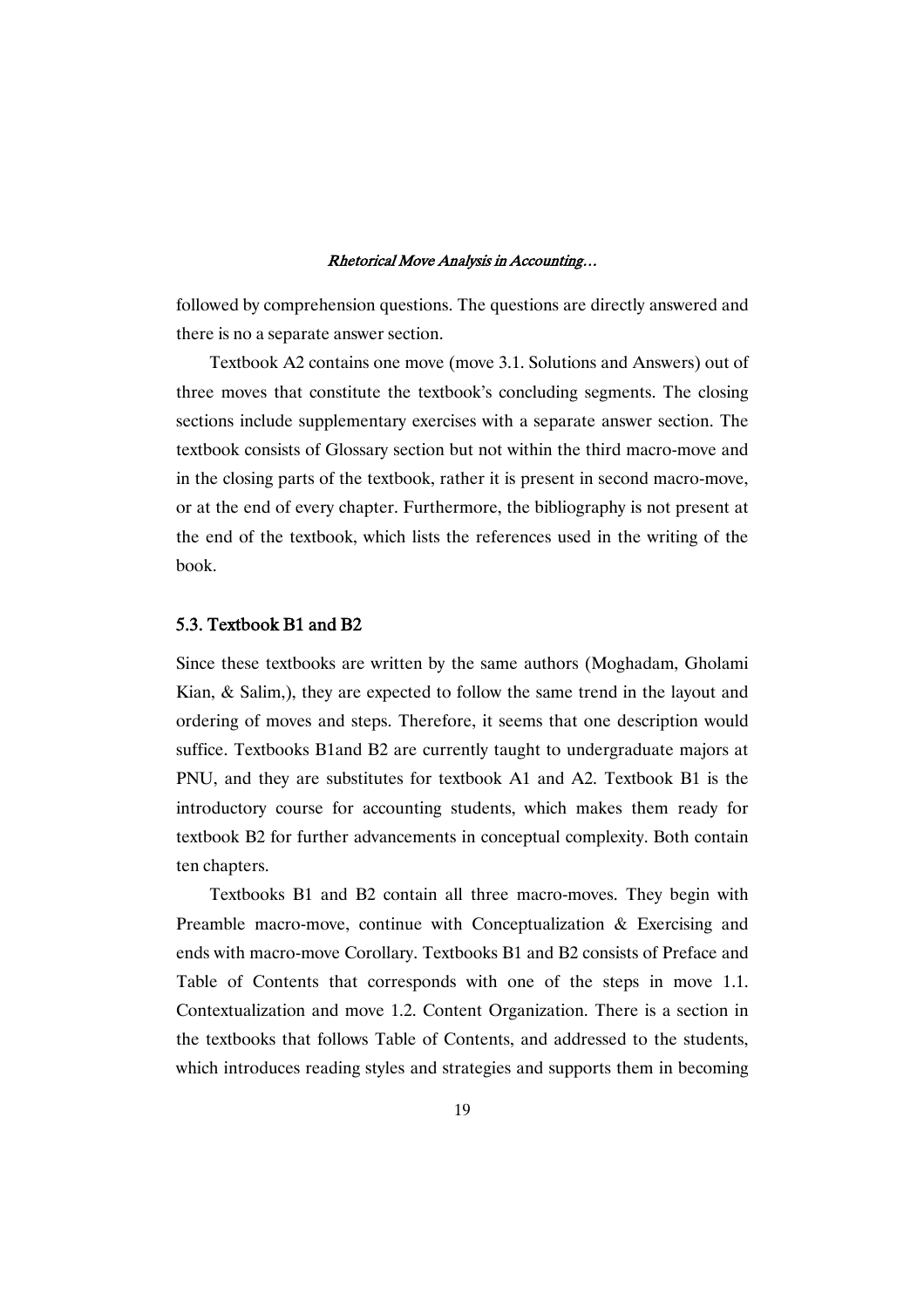the successful readers in reaching the target aims. The corresponding move or step in Parodi' (2010) framework which is best suited to this communicative purpose functionally or formally is Introduction section.

Textbook B1 and B2 do not structurally include the sections of Index or Table of Symbols and Abbreviations, and regardless of disciplines textbooks belong to, Preface gives a brief introduction of the different kinds of instructional materials which PNU makes use of them in developing its instructional objectives.

# Step 1.1.1. Situating the Reader

#&!+ %; 4#5\$ U (+! -. (\*O' /  9#5 () #&!+ .9# O'

Laboratory Material (L)is one kind of guideline students make use of and with their teacher assistance attempt to carry out their scientific and laboratory activities.

These textbooks like textbook A1 and A2 consists of move 2.1., and move 2.2., and it lacks move 2.3. Step 2.1.1 realizes the communicative purpose of linking content by presenting the introduction at the beginning of every chapter. The introduction lays emphasis on the learning objectives that take the form of goals that learners will be able to do after the reading the main topic. There are some questions that motivate students to do the close reading of the text.

# Step 2.1.1. Linking Contents

# Learning objectives

1. Identify five broad purposes of accounting systems.

2. Describe cost accounting and its relationship to management accounting and financial accounting.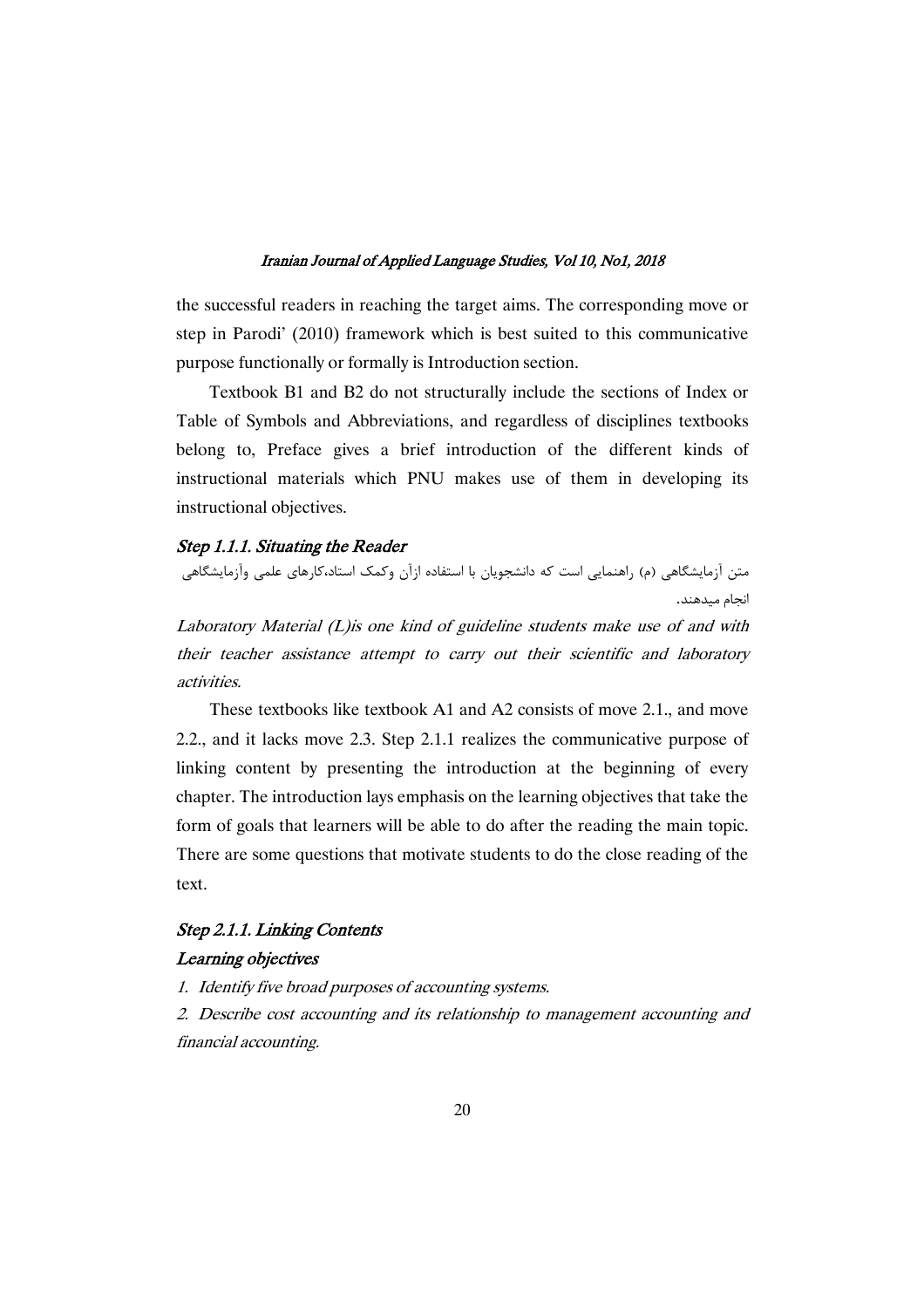The second step from move 2.1.deals with definitions and description of the main concepts of the unit.

### Step 2.1.2. Presenting the Topic Nucleus

### Average-cost method

Under the average- cost method, inventory is priced at the average cost of the goods available for sales during the period.

After presenting the main body of information, the text is being divided up between two subsections titled *review of learning objectives* and *reviews of* concepts and terminology. The former functions to elaborate on the objectives that are presented in the introduction to a unit. The latter, unlike the Glossary that offers the Persian equivalent of English terms, provides English definition for the concepts and terms that were introduced in the chapter. This function is mapped on to step 2.1.3. To exemplify step 2.1.3., the subsection of Review of Concepts and Terminology is chosen:

# Step 2.1.3. Specifying Components or Sections (two examples)

# 1. Review of learning objectives

Accounting systems provide information for five broad purposes: (a) formulating overall strategies and long-range plans, (b) resource allocation decisions such as product and customer emphasis, (c)…

2. Cost flow: the association of costs with their assumed flow in the operations of <sup>a</sup> company.

Practice move comes immediately after the subsections where reviewing of the information just presented in the main body is carried out. In this move is there the step 2.2.1. where the exercises and problems are introduced and there is no distinctive place for answers (step 2.2.2.). The exercises take the form of comprehension questions and the activities that deal with practical accounting problems.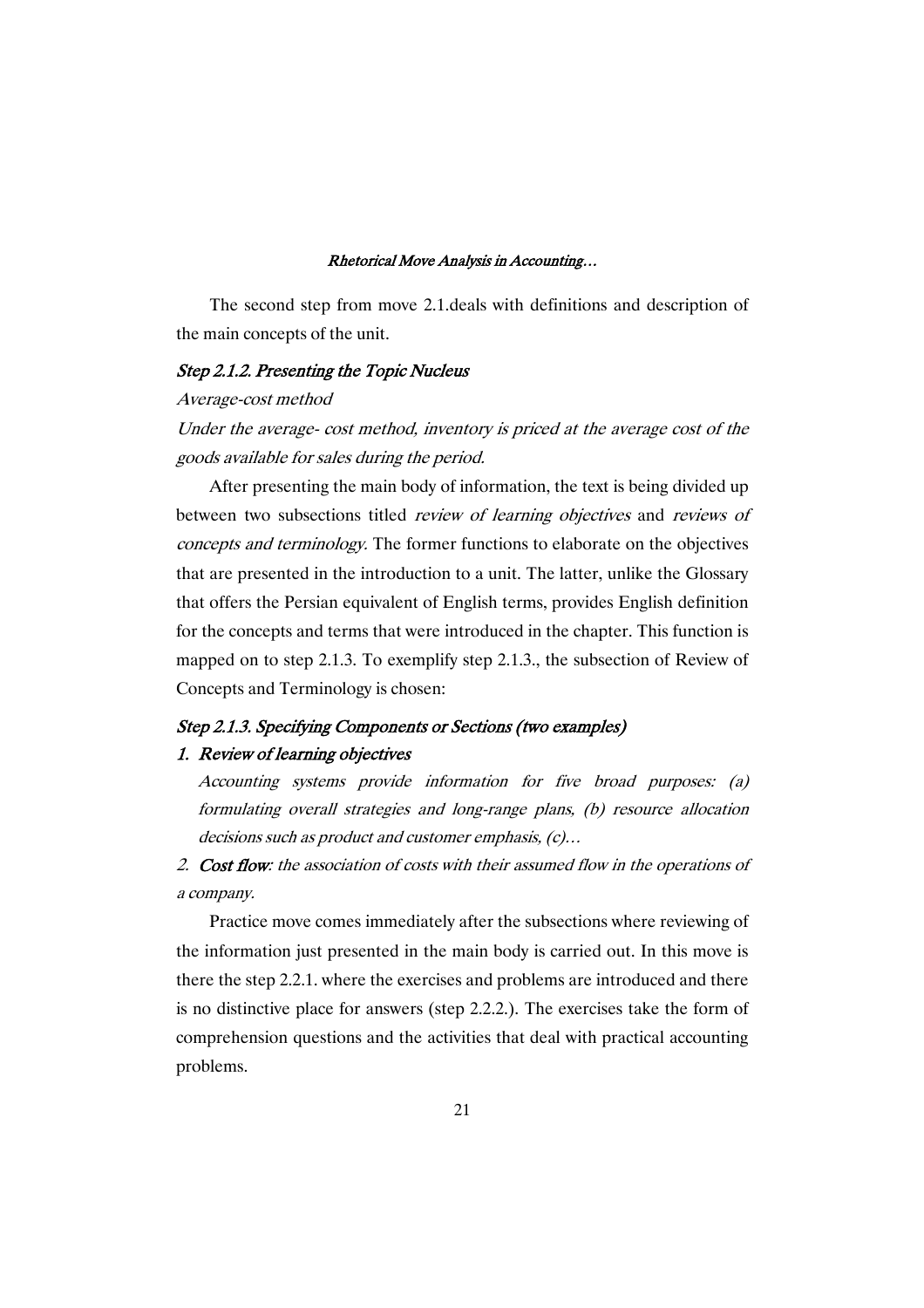# Step 2.2.1. Presenting an Exercise or Example

9. using the data in SE3, calculate the cost of ending inventory and cost of goods sold according to LIFO method under the perpetual inventory system.

The only move that executes the textbook's closing segments is move 3.2., which is structurally defined as Annexes, Appendices, Glossary, Key Terms, and Definitions. Textbook B1 and B2 include the Glossary at the end of the book.

To carry out the textbook evaluation authors included one questionnaire in the last page of textbook B1to improve the quality of the textbook. There is no exactly specified move or step in Parodi's (2010) model that corresponds to this function and the need to include this move or step for expressing this kind of communicative purpose is felt.

# 4. Discussion and Conclusion

Textbook writers should be up–to-date about the modern techniques of material development and they should consider the role of readers and their needs in every stage of textbook development. According to Bakhtin (1986), textbook writing should be regarded as dialogic in that readers do the active role of evaluating rather than being a passive recipient of information. Authors should be aware that presenting non-propositional material is no less important than presenting propositional ones. It has become obvious that many teachers do not adequately examine all of the features of the textbooks and the support material available to them. In fact, some teachers tend to ignore the beginning and closing sections of a textbook. Although non- propositional material such as Table of Contents, Preface, Introduction, and Bibliography does not directly contribute to the subject matter, and most students, as well as teachers, may skip these parts of textbooks, in the academic world they regain their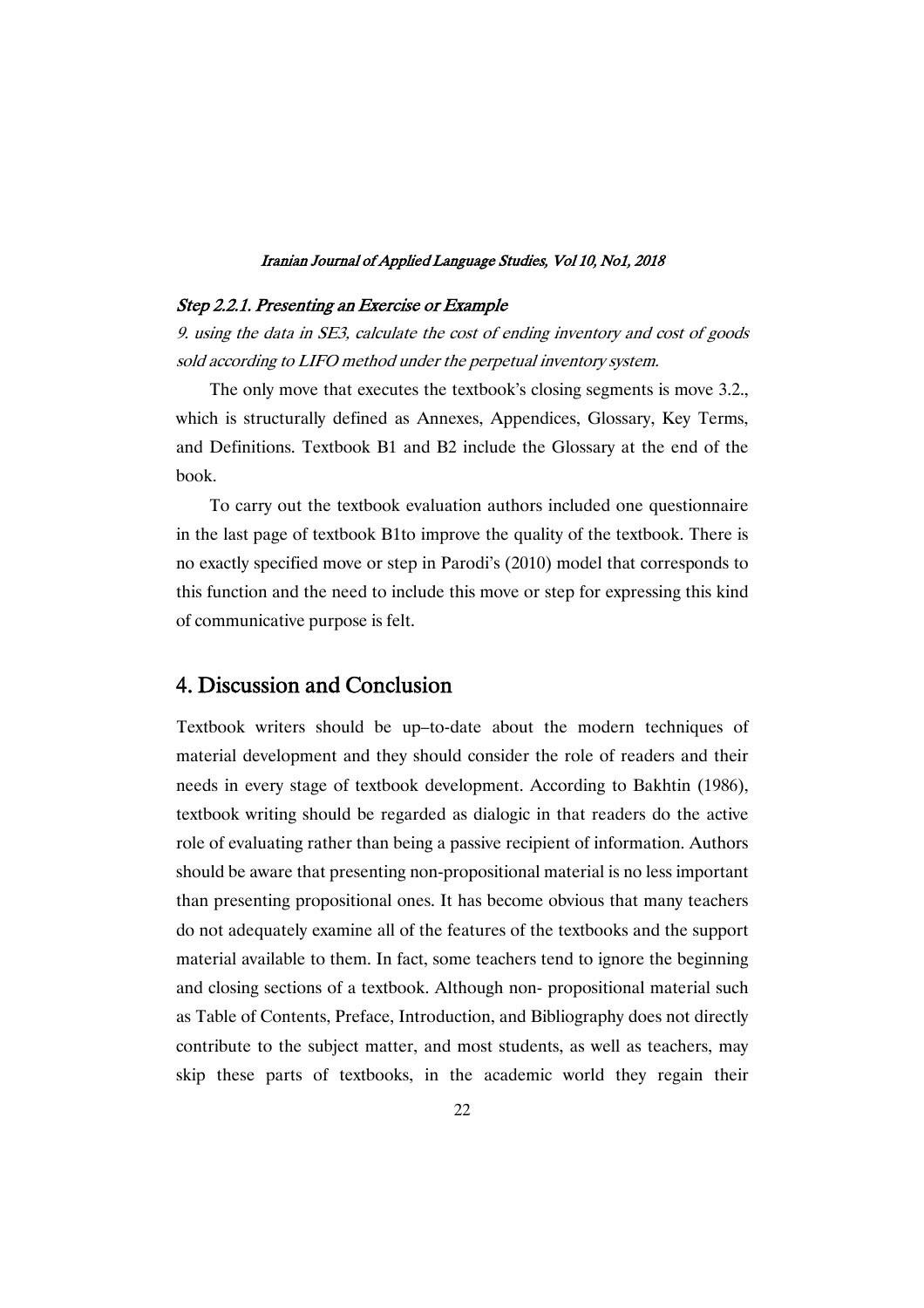importance much more than before due to the fact that the audience would decide against or in favor of choosing a textbook based on its beginning and closing sections.

The components of Preamble and Corollary sections have been distributed flexibly, that is, their relevant constitutive moves and steps show a high degree of interchangeability both in their order of occurrence and function. Authors lay much emphasis on the nucleus part of the textbook, and elaborate use of moves and steps within opening and closing segments does not receive much attention. The reason Parodi (2010) gave is their lack of explicit link with global coherence and unity of a book. He also refers to this interchangeability and flexibility in the distribution of the moves and steps within two macro-moves of preamble and corollary as 'Colony-in-loops' (p. 217), that is, the moves and steps in rhetorical organization may separately feed into the construction of meaning.

As stated earlier the move analysis of this study shows that the rhetorical distribution structure of moves and steps is not fixed, and this variation may be influenced by the writers' communicative purpose. Another reason that moves and steps in the four textbooks are not homogeneously distributed may be because of the fact that authors are not truly aware of the communicative purposes of every move or step. This can be reflective in non-inclusion of some moves and steps, intermingling two functions in one form, and an insufficient number of steps.

The knowledge of the proper use and placement of Preface and Introduction segments assists readers in comprehending the textbook target. Textbook A1 and A2 in contrast to textbook B1 and B2 use preface and introduction interchangeably, so in these textbooks, there is no part as an introduction. The Preface aims to determine the objectives, audience, and an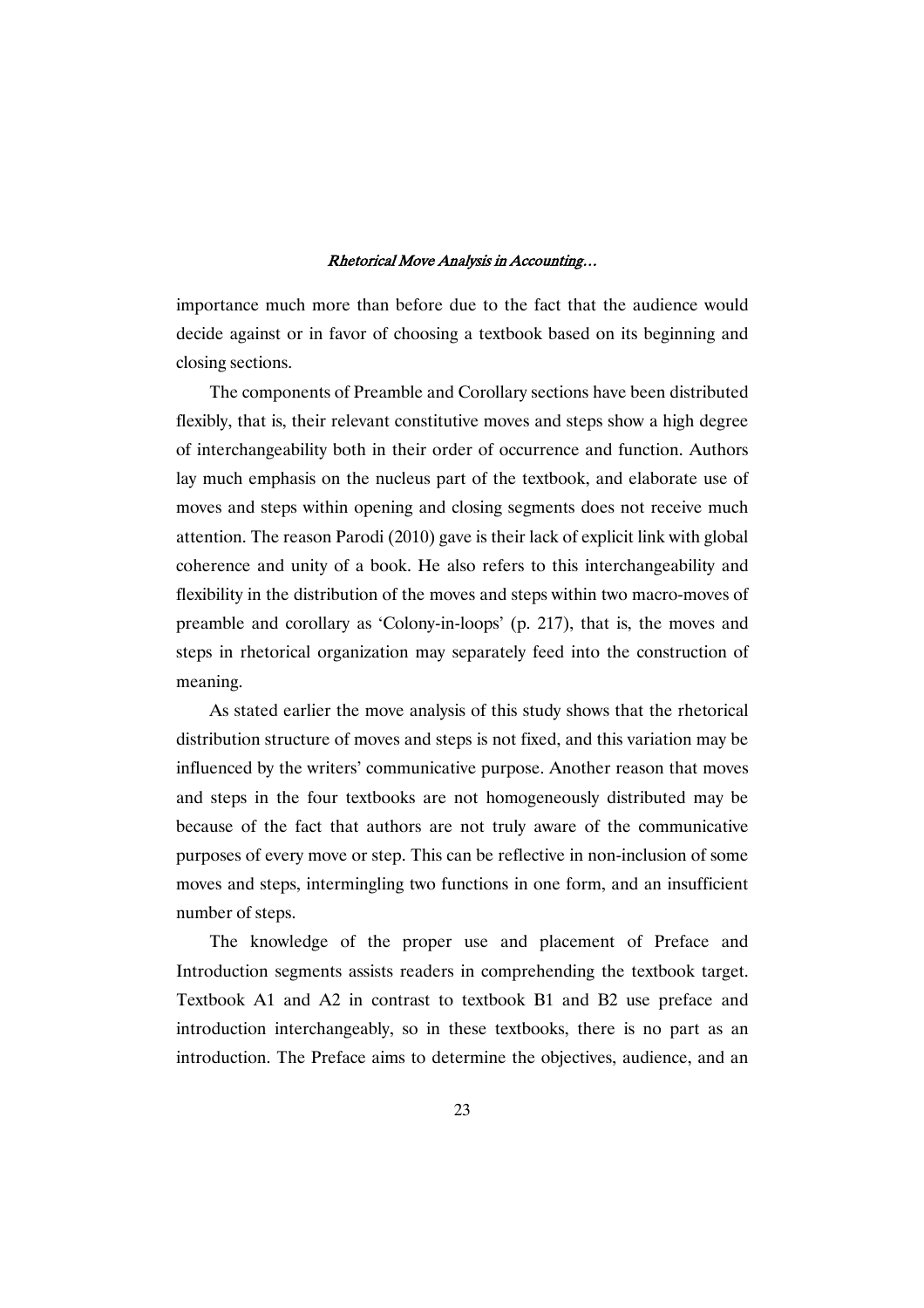overview of textbooks and its components. In textbook B1 and B2, it seems that the role of Preface or Introduction has not been taken for granted and there is a separate section for each of them. Preface acts as a brief introduction or familiarization about the different kinds of PNU textbooks, and Introduction presents information about textbook, its constituent parts, and their relevant objectives. It is in the introduction that the author gives the reader more details about the textbook. In textbook B1 and B2 introduction is addressed to the students to get them highly motivated about the information presented, inviting the reader deep inside the textbook and giving an overview of the book's contents.

While the authors in textbooks B1 and B2 overtly claimed (through the inclusion of the part titled *how to study accounting successfully* that the textbooks aims to familiarize the students with reading skills in order to enable them to efficiently study their specific subject area, in practice they did not include the variety of exercises and tasks. Activities related to skimming and scanning strategies, however, are presented before getting into the nucleus part of the chapter. In contrast to the textbooks A2, B1, and B2, textbook A1 offers a rather thorough and comprehensive series of moves and steps within macromove 2 and goes into detail in their operationalization. It uses the various formats of exercises and strategies like skimming, scanning, guessing, and inferencing from text.

The pedagogic component can clearly be recognized in A1 and A2 because of the presence of the step 2.2.2 Solving the Task in which the exercises are solved and questions are answered, while textbook B1 and B2 lacks this step and questions are left unanswered. Since these textbooks are specifically designed for PNU students, and the fact that the number of their classes are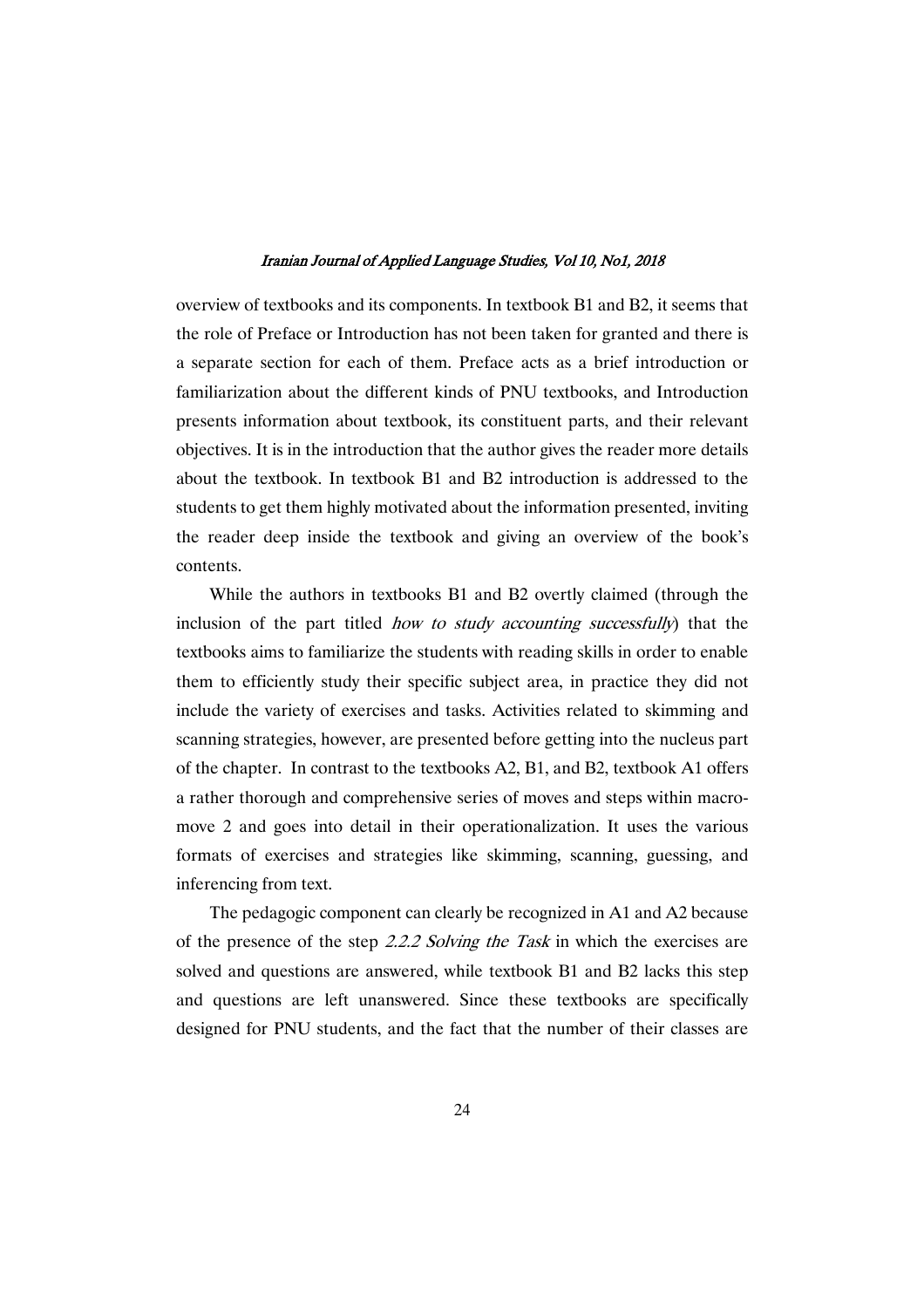limited and they rely mostly on the self-study educational system, the inclusion of the answer section seems essential.

Table of Contents, as one of the constituents of opening sections of any textbook is not present in textbook A2. It is an essential part as students obtain a well-organized picture of the textbook by means of Table of Content, and allows them to be fast in selecting the parts of the materials that are most suitable for their needs.

One of the biggest drawbacks of textbook A2, B1, and B2 is that they do not have a Bibliography section or step 3.3.1. (Declaring sources). References would be helpful for students to get extra information outside the textbook content. It also shows the solidarity with the members of the disciplinary community.

In recently published textbooks B1 and B2 as the replacements for textbooks A1 and A2 there is no fundamental change regarding the inclusion or revision of the moves and steps. Operationalizing of macro-move 2, that is, conceptualizing or the presentation of the nucleus part is systematically done by introducing the objectives before the main text and is followed by the reviewing the same objectives in detail and also the reviewing the main terms and concepts. However, in exercising they follow the same inflexible pattern of presenting comprehension question and short exercises. In other words, the diversity of exercises, activities, and tasks is one of the missing links in such textbooks. Krug (2002) also asserts that being up-to-date is an important feature in any ESP textbook development.

Overall, textbook A1 shows more sensitivity towards readers and it tries to establish dialogic relationship with the audience. Focus questions and keywords appeared at the beginning of the chapter, which encourages students to take notice of important concepts as they read through the section. These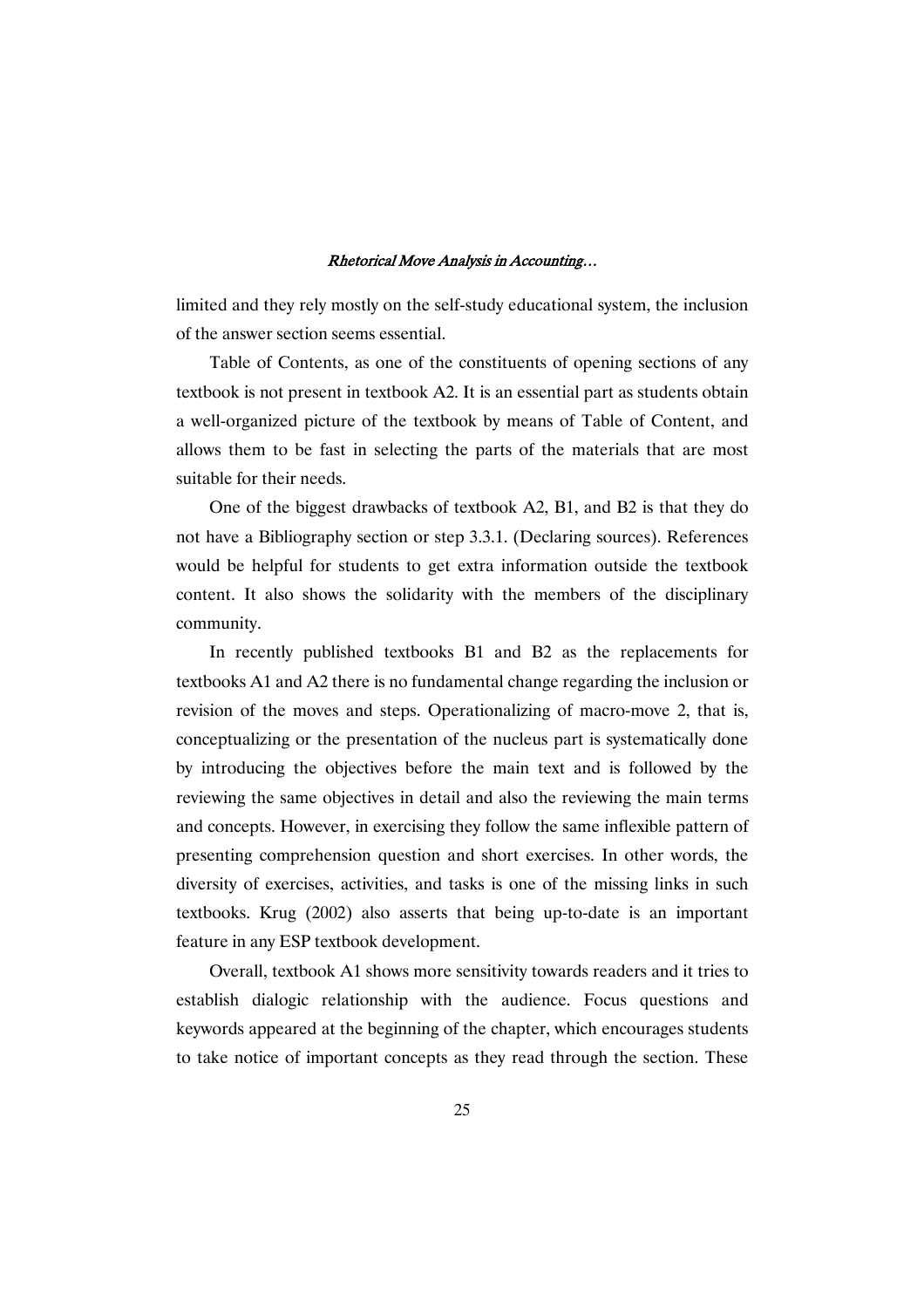pre-reading strategies will increase student comprehension and recollections. Moreover, the instruction is written in Persian, which the readers feel secure studying it. The textbook lets students do authentic activities, which activates the processes that require real thought.

The findings of the study can be helpful for teachers in teaching the structure and rhetoric of the textbook genre as well as in developing both the students' awareness of the concept of communicative functions and the way these functions are realized.

# References

- Bakhtin, M. M. (1986). Speech Genres and Other Late Essays. Austin, TX, University of Texas Press.
- Bazerman, C. (1992). The generic performance of owners: The patent claim and grant. Paper presented at the Re-Thinking Genre Seminar, Carleton University, Ottawa, April 1992.
- Bernard, R., & Zemach, D. (2003). Materials for Specific Purposes. In B. Tomlinson, Developing materials for language teaching (pp. 306-323). London: Continuum.
- Bhatia, V. (2004). Worlds of Written Discourse. A Genre Based View. Sydney: Continuum.
- Davari, H., Iranmehr, A., Erfani, S. M. (2013). A critical evaluation of PNU ESP textbooks. Journal of Language Teaching and Research, <sup>4</sup>(4), 813-823.
- Day, R. R. (2003). Authenticity in the design and development of materials. In W. A. Renandya (Ed.). Methodology and materials design in language teaching. Singapore: SEASMO.
- Dudley-Evans, T., & St. John, Maggie Jo. (1998). Developments in English for specific purposes: <sup>A</sup> multi-disciplinary approach. Cambridge: Cambridge University Press.
- Ellis, M., & Johnson, C. (1994). Teaching Business English. Oxford: Oxford University Press.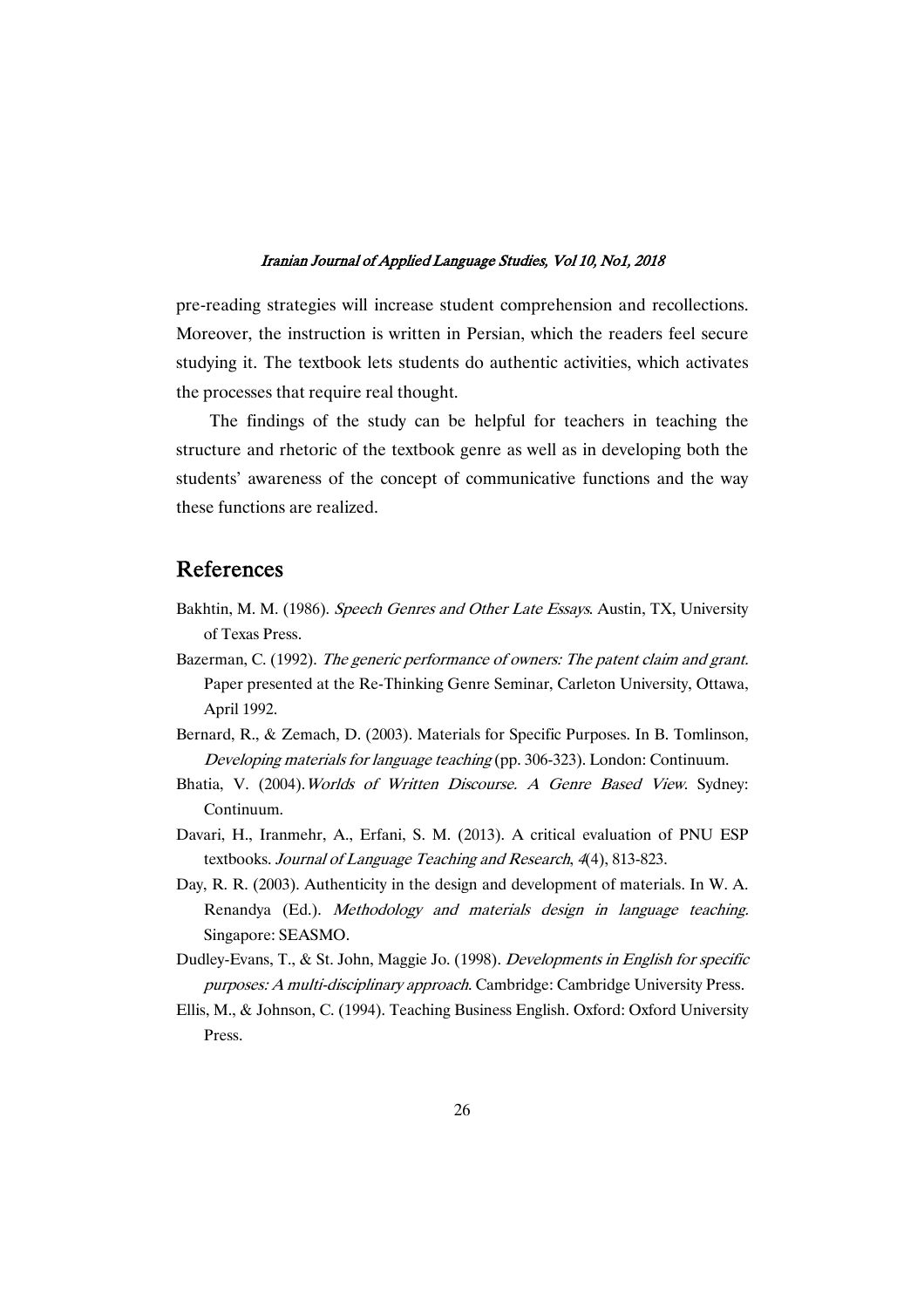- Ellis, R. (1994). The study of second language acquisition. Oxford: Oxford University Press.
- Farhady, H. (2006). Reflections on and Directions for ESP Materials Development in SAMT. In G. R. Kiani & M. Khayamdar (Eds.) Proceedings of the First National ESP/EAP Conference, vol.3, Tehran, SAMT Publication.
- Holliday, A. (1994). Appropriate Methodology and Social Context. Cambridge: Cambridge University Press.
- Hutchinson, T., & Torres, E. (1994). The textbook as agent of change. ELT Journal, 48. 315–328.
- Hyland, K. (2000). Disciplinary Discourses: Social Interaction in Academic Writing. London: Pearson Education.
- Krug, T. (2002). Some points to ponder in textbooks evaluation. Retrieved October 12, 2006, From http://www.kutztown.edu/library/materials/ textbookeval.htm.
- Love, A. (1993) Lexico-grammatical Features of Geology Textbooks: Process and Product Revisited. English for Specific Purposes, 12, 197–218.
- Mostafaie, M., & Ershadi A. R. (2015).Critical analysis and evaluation of ESP textbooks: charting physical features and authorship a case study in Iran. Indian Journal of Fundamental and Applied Life Sciences, 5, 912-931.
- Myers, G. (1992) Textbook and the sociology of scientific knowledge. English for Specific Purposes, 11, 3–18.
- Parodi, G. (2010). The rhetorical organization of the textbook genre across disciplines: A 'colony-in-loops'?. Discourse Studies, 12, 195–222.
- Pho, P. D. (2008). How can learning about the structure of research articles help international students? In T. McGrath (Ed.), Conference Proceedings of the 19th ISANA International Education Conference, 2-5 December 2008, paper 14.
- Razmjoo, S. A., & Raissi, R. (2010). Evaluation of SAMT ESP Textbooks for the Students of Medical Science. The Asian ESP Journal, 6, 108-150.
- Salager-Meyer. (1990). Discourse flaws in medical English abstracts: A genre analysis per research and text type. Text, 10, 365-384.
- Samraj, B. (2005). An exploration of a genre set: Research article abstracts and introductions in two disciplines. English for Specific Purposes, <sup>24</sup>, 141-156.